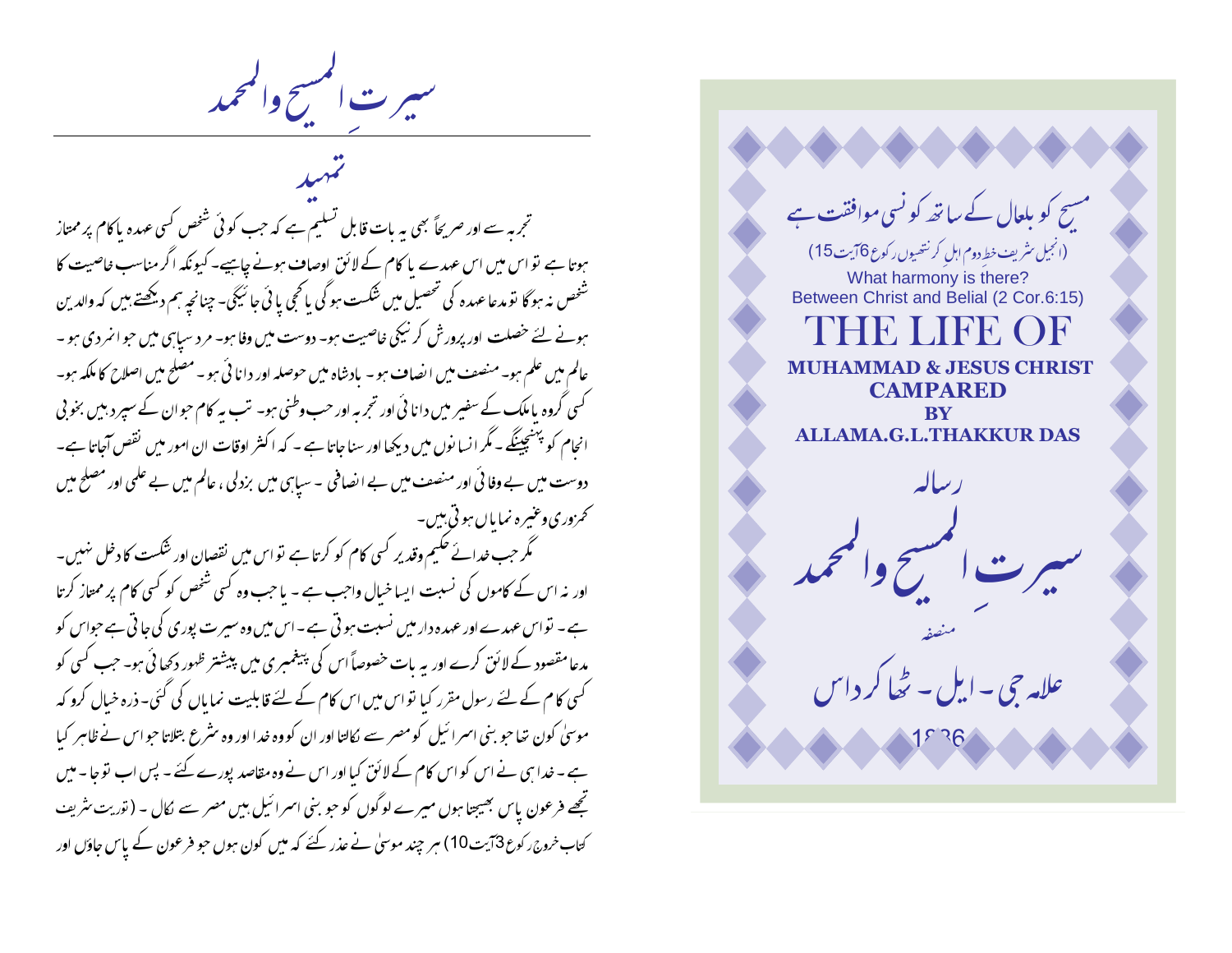بنی اسمرائیل کومصر سے لکالوں پھر یہ کہ حب بنی اسمرائیل پاس پہنچوں توانہیں کیا بتاؤں۔ پھر یہ وہ مجھ پر ایمان لائینگے اور نہ میر ی بات سنیں گے - اور پھر یہ کہ اے میرے پرورد گار میں فصا نہیں رکھتا نہ توآگے سے اور نہ حب سے تونے اپنے بندے سے کلام کیا اور میری زبان اور یا توں میں لکنت ہے۔مگر خدا نے اس کو ہر عذر کا حواب دیا اور اسے تیار کیا اور اس میں وہ سیرت اور اوصاف موحبود کئے ح بن سے وہ اس کام کے لائق ہو گیا۔ اور وہ ہہ تھے کہ میں تیبری اور اس کی بات کے ساتھ ہو نگا اور تم حبو کھچھ کروٹے تم کو بتلاؤ نگاوعنیرہ۔ اسی طرح ہم دیکھتے ہیں کہ جناب مسیح کی شخصیت اس کام کے لائق تھ جس کے لئے وہ بھیجے گئے اور اب اس امر کومعہ اس بات کے دریافت کرینگے کہ حصرت محمد السَّمْلِیْلِہِ کَی ذاتی سیرت کیا تھی۔

آباوہ بھی اس کام کے لائق خاصیت رکھتے تھے جس کے لئے مسیح آئے اور اگروہ اس کام کے لئے نہ آئے توان کاآنا بے ٹھکا نہ ہے ۔ کیونکہ وہی ایک کام تھا جسکی بنی آدم کوصرورت تھی ۔سواگرمسیح اس کام کے لائق نہ تھے یا ان سے نہ پورا ہوا تب تو خدا نے حصرت محمد ان ایک ایک ان اوصاف صروری سے پر کرکے بھیجاہوگااس لئے دو نوں کی سیرت ذا تی اور مصنوعی سے آگاہ ہونامقدم ہے ۔

اب پیشتر اس سے کہ ہم ایسی سپرت کی واقعی صورت دیکھیں اس بات کا خبال رکھیں کہ د نبا کو کیسے صلح اور استاد اور منجی کی صرورت تھی اور ہے ۔ اگر انسان عموماً پیسے گلے کے قرصدار ہوتے ایسا کہ کل ساہوکاروں کے بھی دیوالے لکلے ہوتے توالیتہ ایسے شخص کی صرورت ہو تی حواس قسم کی تکلیف سے رہا کرے اگر کل انسان کسی حسمانی مرحل میں گرفتار ہوتے تو کسی صاحب طب کی حاجت تھی۔ اگر ننگے اور بھوکے ہوتے تو کسی سیر کذندہ کا آنالازم تھا۔ اگر قوانین قدرت حن کو حسما فی قوانین تھتے ہیں۔ حبن سے انسان علی العموم مقید بیں۔ اور اگر حبن سے تجاوز کرنا گناہ میں داخل ہو۔ تو کسی نیچرل فلاسفر کی صرورت ہو تی ۔ حو بتلاتا کہ آگ کومتِ چھونا، بانھ جل جائے گا- یا فی میں بے سامان مت جانا ڈوب جاؤ گے۔ بلندی سے مت گرنا۔ صرب لکیکی۔ اپنے جسم کو کسی آلے سے مت کا ٹنا کٹ جائیگا- عرضیکہ اسی قسم کی بھول حپوک کے لئے ایسا بادی صرور تھا- مگر خداوند کریم انسان کی ایسی حاجتوں کو اور سی طرح رفع کرتا ہے۔ لیکن انسان تو گناہ سے خراب ہوگئے۔ گناہ سے اور گناہ میں پلید ہوگئے۔ہواہوس کے حملوں اور علبوں میں عقل اسیر ہو گئی اور نفسا فی رعنبت ہی نے سثر ع ہو نیکا قرار

واقعی پایا- اپنے فرائض کو انسان بھول گیا- صداقت کو پائمال کیا اور ان کے عوص بر کشعگی اور بطالت اصول ٹھہرے پس وہ نجات دہندہ اور استاد ہونا چاہیے حوان یا نوں سے نجات دے اور نجات دہندہ میں ہم وہ خاصیتیں تلاش کرینگے اور چاہینگے حواس کام کے لائق ہوں۔ ور نہ پیشدستی سے یا اندھا دھند ہر کس وناکس کومنٹجی اور استاد اور بادی نہیں مان سکتے پر اگر اس کی سِلائی کی اور چند ایک برا ئی کی کہ <sub>ک</sub>ھہ سنائیں تو پس ہم انسان اتنی بات پر اپنی روحیں اس کے باتھ بیچ ڈ<sup>ا</sup>لیں۔ اس کی زند گی میں اس کی تعلیم کی عدم لعمیل ہم کو ببدل کریگی اور اس تعلیم کااثر محصود یکی۔وہ تعلیم مردہ تعلیم نظر آئیگی حواس کی زند کی میں ظاہر نہ ہوئی۔ اس لئے ہم اپنی ایسی حالت میں ایسے با تو فی سائیوں سے حیوکس رہیں کیونکہ ہم دیکھ رہے ہیں کہ ایک قوم نہیں کل عنیر قومیں اس دھوکے میں قابو میں اور اس چھوٹے رسالہ میں ہماری عرص برادران اہل اسلام کورہا کر نیکی ہے۔امید ہے کہ تحمترین کی گذارشوں اوراکاہیوں کو بگوش اور دل سے سنیں گے - اور خدا کے فصل سے بہ بات کحچھ بعبد نہیں ہے ۔ دفعہ 1۔انسان گنہگار ہیں کیاجناب مسح اور جناب محمد بھی ایسے ہی تھے یا کمیز گی کیا ہے کون اِ سکی تعریف کرسکتا ۔ کون ہے جو اس کی خیالی ہی تصویر تحصینچےہے۔ کب اور کس کی نسبت کہجی ایسا ہوا تھا۔ جس بات کا کسی انسان کو تجربہ نہیں ہوتا اور نہ ہواوہ اس کا کامل نمونہ کیونکر سنائے پا دکھائے ؟ الا یہہ بھی وہ وصف ہے حبو ہر احسن اور عمدہ خیال اور کلام اور کام کا دائمی میدا ہے ۔ عقل اور ارادہ اور خواہشیں حبو ایسی ایسی بد اندیشی اور بد حواہبال اور خرابیاں ظاہر کرتی ہیں ایسا ہر گزینہ کرتے اگر دل میں سر اسر یا کمیز کی رائج ہوتی۔ ایسا ہر گزوقوع میں نہ آتا - اگر پا کمیز کی کا دلوں پر تسلط مطلق ہوتا - نبیوں نے اور بڑے بڑے عالموں نے اکثروں کی زند گی کا احوال اور اخلاق کا تذکرہ قلمبند کیا۔ لیکن کسی نے پاکیز گی اور اخلاق کا کامل نمونہ یا واقعی صورت نہیں دکھائی ۔ اور اس بات میں ہر ایک ہمیا یہ ہے ۔ عبث میں وہ تقریر یں اور تحریریں حبو واقعی صورت نو یک طرف خیالی صورت بھی نہیں بناسکیں -وہ ہمارے کس کام میں ؟ایسی تقریریں توقریباً ہر ملک میں تھم و بیش موحبود ہیں لیکن وہ اخلاق اور یا کیپز گی کا پیما نہ نہیں۔وہ اس بات میں عاجز بیں کہ ایسی محسن صورت کی واقعی ہستی تبلائیں۔البتہ اگر کسی نے فی الواقع ایسادیکھا ہو ماسنا ہو تب یہ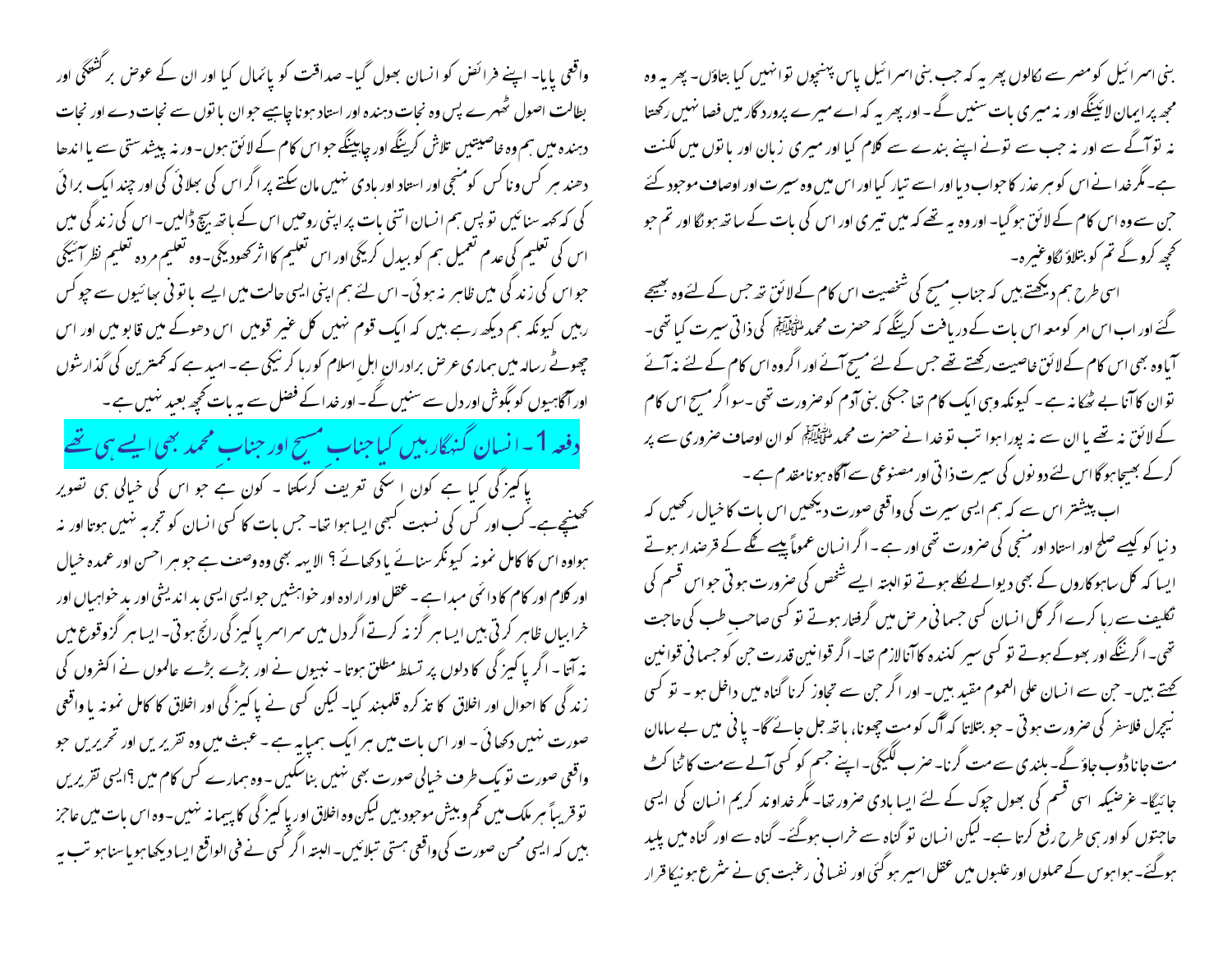جناب مسسح فسنستلخص المستحملين ومحمد پیدائش معجزانہ تھی۔خدانے اس کی نسبت اس | ہے۔ کیونکہ آخر انسان خدا کے سامنے برائی کی ذا قی سلسلہ تولید میں دخل دیا- تا کہ اس سلسلہ کی | عنبت دکھاتا ہے - اب حیونکہ جناب محمد اسی پلید کی کوحواصلی قانون قدرت کے خلاف ہو گئی | سلسلہ میں پیدا ہوئے اور ان کے اس طور سے پیدا تھی ِ اصل کےموافق پاک کرے اور انسان کو | نہ ہونے کا کوئی ذکروشوت نہیں ہے لہذا جناب معلوم کرادئے کہ بنی آدم کی موحودہ حالت اصلی | محمد یذانہ گناہ سے پاک نہیں ہوسکتے۔ اور یہ تھے حالت نہیں ہے۔ یہ حالت ناپاک اور وہ پاک تھی۔ | محمد یوں کی تاویلیں نابکار بیں۔ جب تک اور اس طور سے انسان کو پاکیز گی کا کامل نمونہ | عبداللہ اور آمنہ بے گناہ نہ ثابت ہوں۔ اگر جہ دکھادے جس کی انسان تلاش وآرزو کرتا ہے مگر | ہمیں پختہ یقین ہے کہ مورو ٹی گناہ تحچہ چیز ہے ایساحاصل نہ ہوا۔ اور یہ پلید سلسلہ تولید حواولین | اور اس کا اثر نسل پر ہوتا ہے ۔ تاہم اس موقع پر سمرشت کے خلاف ہے مسح میں اس طرح منقطع | اس کی امر کی یا بت گفتگو اور اپنی تحقیقات پیش ہو اور فرشتہ نے حواب میں مریم سے کہا کہ روح | کرناملتوی کرتے ہیں اور یہ گذراش کئے دیتے ہیں | القد س تجھ پر اتر یکی اور غدا تعالیٰ کی قدرت کا | کہ اگر کو ئی انسان میں روح کواس کی ابتداء ہستی سابہ تجھ پر ہوگا۔اس سبب سے وہ پاک لڑکا خدا کا | سے تامرگ گناہ کے اثر وآلود گی سے مبرا معرا بیٹا کھلائیگا - عرِّ ص کہ مسیح میں یا کیمز گی سٹروع | سمجھتا ہو اور تھے کہ گناہ صرف جسم کے متعلق | ہے اور ایک حسمانی یا ظاہری بات ہے اور اس ہی سے کامل ہے ۔ وہ خدا پاپ سے نکل کر د نیا | لئے عمداللہ اور آمنہ کے گنہگار ہونے سے حصرت میں آیا نہ باپ آدم سے۔ | محمد گنهگار نهیں بنتے۔ تواس به نتیجه ہوگا کہ سب انسان ایسے ہیں اور حصرت محمد بھی صرف ان کے مثل ایک بیں اور بس - اور اگر ایسا ہی ہے قو ہر ایک رسول اور شفیع کا اس د نیا میں آنا اور شورمچانافصول ہے۔

مشکل آسان ہوجا تی ہے اور اگر بہ بات کسی کوحاصل نہ ہو تو کسی کی پیروی کرنااس عرص سے کہ ہم بھی پاک ہوجائیں بے فائدہ بیں۔ یہ دھوکاہے۔اس امر کی تلاش فقط کسی کی با توں ہی میں نہیں بلکہ بیشتر اس کی زند کی میں کر نی چاہیے۔ اب ہم دو شخصوں کی سیرت بطور مقابلہ پیش کرتے ہیں حن کی پیروی میں دنیا کا قریباً نصف حصہ آبادی کا فریفتہ ونازاں ہورہاہے اوروہ یہ بیں۔

جناب محمد 1 - بذا تەڭنىگار تجرمہ زند گیوں کااس امر کو ثابت کرتاہے کہ سلسلہ تولید مروجہ میں سے کوئی شخص پاک نہیں گل سکتا-اس سلسلہ کی پلید کی ہر ایک پر داغ لگاتی ہے اور یہ ناپاک سمرشت اس بات کاسبب ہے کہ ا نسان سوچنے کی عمر کو پہنچ کر خود بخود گناہ کی طرف مائل ہوتا ہے۔اور یہ ایک ملک میں نہیں ہرایک بات ملک میں کسی ایک شہر میں نہیں ہر شہر میں کسی ایک گاؤں میں نہیں اور ایک گاؤں میں بازاروں اور پوشیدہ مکانوں میں عالیشان مکانوں جھونپڑوں میں یہی حال ہے۔اور اس حالت میں ہو کر بھی اگر کوئی اخلاقی خو بی کسی میں یا ئی جاتی ہے تووہ سِلائی کی طرف ترقی کرنے کاسبب ہے۔البتہ یہ مات معقول ہے کہ بھلائی کی طرف ترقی کرناچاہتاہے اور حہاں نہیں چاہتے وہاں برائی ہی کو بھلائی سمجھ کے اسی کو چاہتے ہیں۔مگر بہ خواہش پوں ہی رائیگاں جا تی

جناب مشيح 1۔ بذا تہ گناہ سے پاک اگرچہ انسا فی تجربہ اس امر میں مایوس کرتا ہے کہ کوئی شخص گناہ سے پاک ہوتا ہم ایک شخص اور فقط وہی عالم اخلاق میں نظر آتے ہیں حبو بذائہ گناہ سے پاک ہے۔ اس کی زند گی ایسے ڈھب پر ہوئی که گناه کااس میں دخل نہیں ہوسکتا تھا۔عور کرو کہ آدم اول کیوں پاک تھا۔اس لئے کہ وہ گویاخداسے پیدا ہوا۔ وہ ہستی حوادم سے پہلے تھی پاک تھی اور اس لئے وہ حوالیبی مہتی سے گلا بذاتہ پاک تعا۔ یعنی خدا کی صورت پر تھا۔لیکن پھر انسانی سلسلہ نولید کا سثروع ہوا نوآدم کا بیٹاآدم کی صورت پر پیدا ہوا اور اس پیدائش سے پیشتر چشمہ بگڑ گیا تھا اور اس لئے آدم کا بیٹا اس کی ناپاک صورت پر پیدا ہوا پس اگر مسح اس سلسلہ میں پیدا ہوتا تووہ بھی آدم کی صورت پر پیدا ہوتا اور بذا تہ گناہ سے یاک نہ ہوتا۔مگراس کا پاک ہونااس لئے ممکن ہوا کہ وہ ایک سُی خلقت تعامثل آدم کے اس کی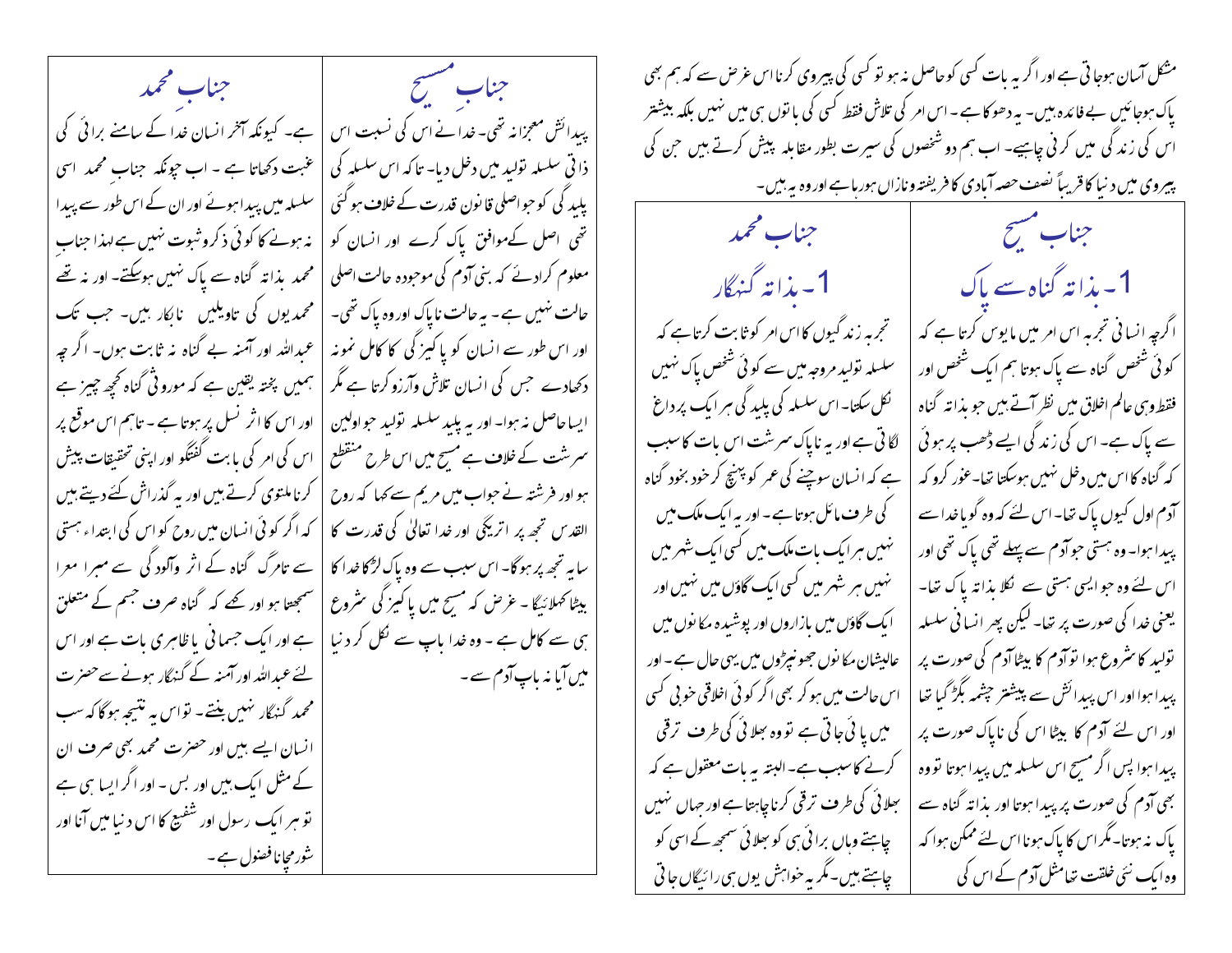جناب محمد جناب مشيح جناب محمد الجناب مشتح المستحصل المستعمل المستعمل (اعمال ارسل رکوع 3 آیت 14)۔ پھریہی گواہ | کے لئے یہاں سے امت اور پیشوا دو نوں یکساں 2۔ عملاً گناہ سے پاک تھے 2- عملاً گنہگار تھے گښگار ثابت بين-اسي طرح سوره مومن رکوع 3 <sup>س</sup>حہتا ہے کہ اس نے گناہ نہ کیااور اس کی زبان میں قرآن نثریف سے ثابت ہوتا ہے (سورہ ضحیٰ مس<del>ح کھتے،بی</del>ں کہ تم میں سے مجھ پر گناہ ثابت کرتا حچیل بل نہ پایا گیا- وہ گالیاں کھانے کے بعد گالی اور سورہ توبہ رکوع 7میں پڑھتے ہیں۔ اور بحثوا آيت 7)- اور پا يا تجھو کو بھٹکتا پھر راہ سمھائی -ہے ( انجیل سٹریف یہ مطابق راوی حصرت نہ دیتا تھااور د کھ پاکے دھمکاتا نہ تھا بلکہ اپنے تئیں | اپنا گناه اور الله بخشے تحجھ کو۔ یہ گنہگار ی کی بڑی ساری علامت ہے ۔ اور اس یوحنا رکوع 8آیت 46)۔ اس سے ظاہر ہے کہ ان قولوں منقولہ سے ظاہر ہے کہ حصرت محمد اس کے حبوراستی کے ساتھ انصاف کرتاہے سپر د میں حصرت محمد کی پہلی حالت کا حوالہ ہے ۔ پھر وہ اپنی بے گناہی کے مدعی ہیں۔ پر انہوں نے عملاً گنہگار تھے۔ اور گناہ سے معافی مانگنے کے لئے كرتا ت<sub>فا-</sub> ( انجيل *مثر*يف خط اول حصرت پطرس سوره نصر کی آیت 3 یعنی آخری آیت یوں تھتی اپنے گناہوں کے لئے کسجی دعا نہ مانگی لیکن اوروں | باربار صحم آیا کرتا ت<sub>ف</sub>ا- اور اس بات پر حصرت ر کوع 2آیت 22و23)۔ حصرت پولوس گواہی ہے کہ اب پاکی بول اپنے رب کی حوبیاں اور کے گناہ معاف کرتے (حصرت متی رکوع 9 | محمد کا بڑا خیال تھا کہ اللہ بخشنے والا ہے۔ اور اس دیتے ہیں کہ ایسا سردار کاہن (امام اعظم) جو گناہ بخثوااپنے اس سے تحقیق وہ ہےمعاف کرنے آیت 2)- اور اس قدرت اور سپرت کا اسطرح | خیال میں پڑ کر ارادۃ گناہ کر بی<u>ٹھے تھ</u>ے۔ اور یوں ہمارے لائق تھا۔حویاک اور بے بد اور بے عیب ِ ثبوت دیتے تھے لیکن تاکہ تم جا نو کہ ابن آدم کو | والا ۔ اس میں گناہ اور گنہگار تجشُّفے والا تیبنوں اپنے گناہ اس کی بخشش سے ڈھانیا کرتے تھے۔ اور گنہگاروں سے جدا اور آسمانوں سے بلند ہے مصرح ہیں۔سورہ فتح پہلی دوآئتیں یوں ہیں۔ہم زمین پر گناہ معاف کرنے کا اختیار ہے ۔آپ نے | اتنی عبارت یامثل اس کے ٹھیں بھی نہیں کہ (خط عبرانیوں رکوع 77یت 26)۔ اسی طرح جھولے کے مارے سے کہا اٹھواپنی چاریا ئی اٹھالو نے فیصلہ کردیا تیرے واسطے صریح فیصلہ تا مسح کا احوال اور بہتیرے مقاموں میں مذکور ہوا | حصرت محمد گناہ سے پاک تھے۔ معاف کرنے تجھ کو اللہ حو آگے ہوئے تیرے اور اپنے ٹھر پلے جاؤ۔ آیت 6 اوروں کو فرمایا کہ | یاد رہے کہ گناہ بخشاجانا اور گناہ سے دل پاک ہونا توبہ کرو پر آپ کبھی گناہ کے لئے توبہ نہ کی ۔ گناہ اور پورا کرتے تجھ پراحسان اپنا اور چلاوے مسح ایسا نمونہ تھے کہ جب انسان اپنے غائت | دوجدا جیبرٰیں ہیں۔ اور فرص کیا کہ حصرت محمد اوروں کو فرمایا اور ہمیشہ تاکید کی تہیں سمر نو | تجھ کو سیدھی راہ یہاں پھر حصرت محمد کی پہلی درجہ کی کاملیت کو پہنچے تو اس کےموافق ہوگا۔ | کو پہلی بات حاصل تھی مگر دوسمری بات پھر بھی پبدا ہوناصرور ہے۔مگر یہ صرورت اپنے اوپر کبھی | گھراہی اور گنگار ی کی نسبت صاف مذکور ہے ۔ | اپنا زور حبیوں کا تیوں رکھتی ہے ۔ یعنی ان کو یوحنارسول لکھتے ہیں کہ پیارواب ہم خداوند کے عائد یہ کی - او ربہ سب کچھ اسلئے تعاکد آپ گناہ | اور ان کے گناہوں کو معاف کرنیکے لئے اللہ تبار ۔<br>فرزند بیں اور یہ اب تک ظاہر ہنیں ہوتا کہ ہم | گنہگار ثابت کرتی ہے اور بخشش تو صرف سزا کا سے مہرا تھے ۔ اور ایسی حالتوں میں پڑنے کے | ہے ۔ بہ تو اور انسان گنہگاروں کی حالت کی سی کیانچھ ہوگئے ۔ پر ہم جانتے ہیں کہ حب وہ ظاہر | دور ہونا ہے ۔ غرضیکہ حصرت محمد کی حالت اس محتاج نہ ہوئے۔ اور اس لئے کہ آپ کے سامعین | حالت ہے ۔ مسح سے اس کو کیا نسبت۔ جہ ہوگا ہم تواس کی مانند ہونگے کیونکہ ہم اسے جیسا | امر میں ویسی ہی تھی جیسی اور انسانوں کی ہے۔ اور ناظرین آپ میں گناہ ثابت نہ کرسکے برخلاف | نسبت *خ*اک رایاعالم پاک ؟ وہ ہے ویسا دیکھیں گے (خط اول حصرت یوحنا | جیسے ہم تم اور سب اپنے گناہوں کی بخشش جاہتے سورہ محمد ر کوع 27یت 21 اور معافی مانگ اپنے اس کے آپ کے شکی حوار یوں نے آخر بہ گواہی | دی کہ تم نے اس قدوس اور راستکار کا انکار کیا | گناہ کےواسے اور ایماندار مردوں اور عور نوں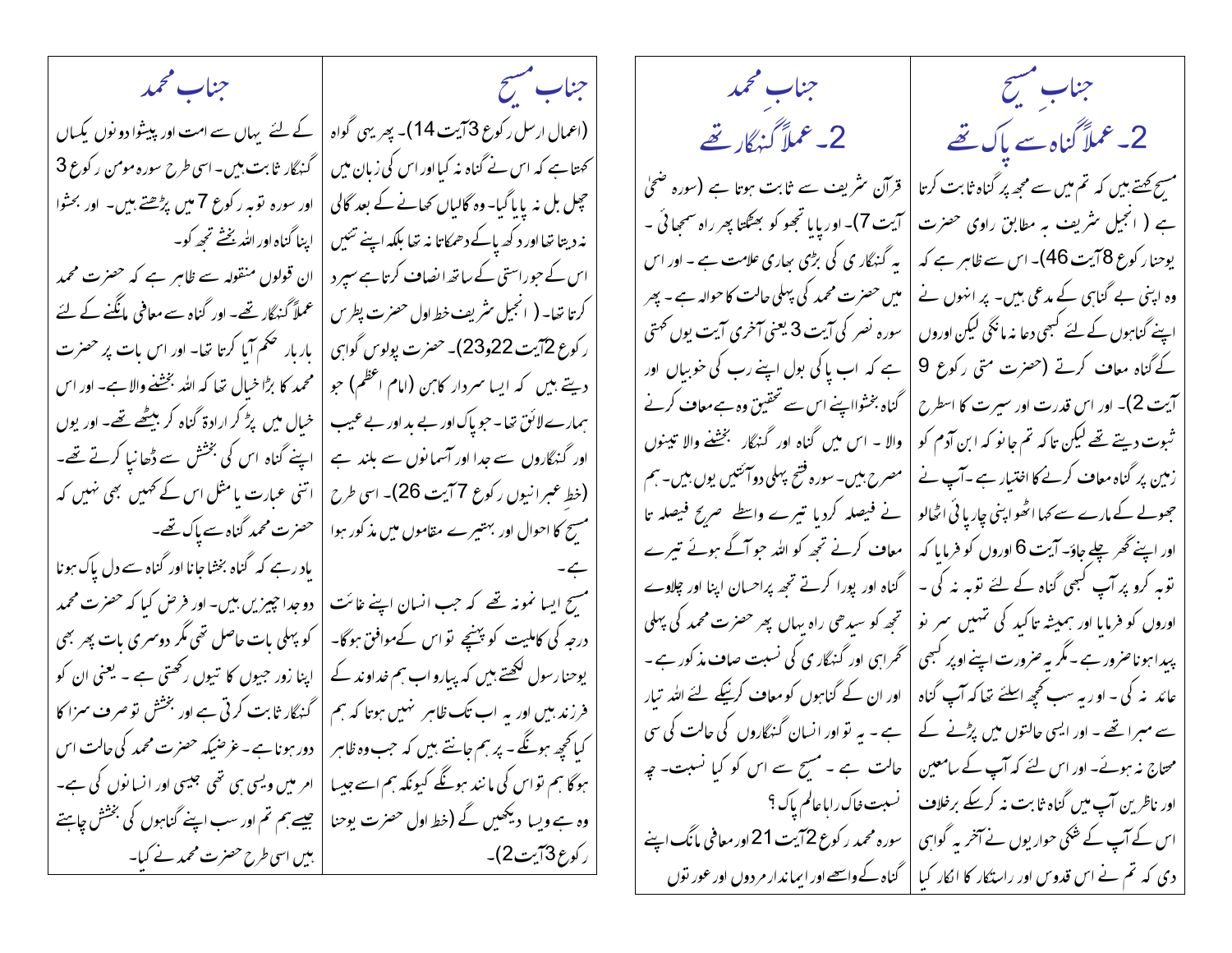کیونکہ اس میں کسی انسان کو یا کیمز گی منسوب نہیں کی گئی ہے۔حتیٰ کہ مسح کو بھی سمراسمر اور حقیقت أستشحي المحمد جناب مشيح میں پاک تھا پاکپز کی کا نمونہ کرکے پیش نہیں کیاہے۔اس بات کاموید امریہ ہے کہ اپنےافعال عنیر اس بات کا خیال نہیں کرسکتے کہ وہ کیونکر پاک اور ظاہر ہے کہ مثل اوروں کے وہ بھی ایک عاحز محسن کو برا نہ سمجا بلکہ ان کے حواز کے لئے رضاء الهیٰ نازل کرایا کرتے تھے۔ پس حصرت محمد نے تھے کیونکہ اور کسی کو پاک <sup>مہ</sup>یں دیکھتے گنہگار ی ہم اور گنہگار تھے۔ اور پا کمیز گی اور بخشش کے مساج نزدیک پاکیز گی یہی تھی۔ تھے۔ پس اس حال میں حصرت محمد پا کہیز گی اور انسانوں کے لئے ایک سہل اور عام خیال ہے علاوہ اس کے وہ طور حبو حصرت محمد نے اختیار کئے اسے گنہگار ہونے سے روکنے والے پنہ اخلاق کا کامل نمونہ نہیں لیکن اس کا ایک ناقص اور اسی لئے پاکیز گی کا کامل نمونہ دیا گیاکہ تھے ہماراٹھمان ہے اور حبو تجربہ پر مبنی ہے کہ جب تک انسان آزمائش میں نہ پڑے عملی گناہ اس سے پیرو تھا۔ اور حصرت تجربہ اور الہام کے اس گنهٔ گاروں کواس یا کیز کی کی امید اور شوق ہوا اور صاد ر نہیں ہوتا اور خیالی گناہ کی شدت کا بھی تھم زیر پار ہوتا ہے مگر اس میں قابل عور یہ بات ہے کہ اندازہ کرسکیں کہ فلاں حدیا پیمانہ تک کی فتوے کے زیر حکم ہیں کہ کوئی راستیاز تہیں خواہ وہ کبھی آزمائش میں پڑا حواہ نہ پڑا ہواور اگر پڑ کر گناہ نہ کبا ہو تو پھر حب پڑے اور گناہ کرے تو پہ ایک بھی نہیں ۔ خداوند کریم ایسے شخصوں کے | پاکیز کی کامل پاکیز کی ہے۔ بات ثابت کریگی کہ وہ گنہگار آدمی ہے ایک گناہ سے اس کی ساری سمرشت ہو گی مسح نے اپنی زند گی عرضیکہ مسح کی پاک زند گی انسان کے دلوں پر پیروؤ کو کامل نمونہ کی طرف لائے ۔ کیونکہ ایسے میں ایسے طور اختیار نہ کئے حبواس کو گناہ میں ڈالتے مگر حصرت محمد نے اپنی زند گی میں ایسے طور آنے شخص کی پیروی سے کسی گنہگار کو کیافائدہ ہے ۔ پورا اثر حمانے والی ہے ۔او رہمارے ایمان پختہ دیئے کہ وہ آپ کو امتحان میں پڑنے سے روک نہ سکتے تھے بلکہ اس میں ڈالنے والے تھے۔ تحمترین کی کرنے والی ہے ۔ اور مسح کی یہ سیرت ان کو رائے میں باوا نانک کی نسبت حصرت محمد کی گنہگاری زیادہ شبوت رکھتی ہے مگر بہاں تومقابلہ مسح لوگوں کے پیشواؤں پر بدرجہ ادلیٰ ترجیح دیتی ہے اور محمد کاہے۔ یہ کیونکر برابر ہوگا۔ کیونکه وه یا کیز گی کاواقعی نمونه اور حقیقی صورت ماہرین انجیل مقدسہ جانتے ہیں کہ کہ اس میں پاکیز گی مقدم اصول ہے۔مسج نے بھی اس ہے۔اور ان کی بہ سیرت کل انسانوں کی پیروی کومقدم بنایااور باقی سب باتیں اس م*دعا کو بر*آمد کرنےوالی بیں۔ کی متقاضی ہے ہاں صرف وہی ایک راستیاز ہے بہ بات سچ ہے کہ جیسا کہ علم ہوگا یاجیسی عقل کی رسائی ہو گی اور جیسا جس کا باطن ہوگا وہ اور کوئی بھی نہیں ایسے شخص کی پیروی سے ویے ہی اعمال ظاہر کرے گا اس لئے تحچیہ عجب نہیں اگر حصرت محمد کی زند گی ایک گنہگار زند گی ٹھہرے۔اور مسح کی زند کی بے عیب اور پاک۔ قرآن کے مطالعہ سے یہ بات پالکل صاف معلوم ہوتی ہے کہ اس میں پاکیز گی پر چنداں اب حیونکہ ان دو شخصوں کی ذاتی اور عملی حالت ایسی تھی تو ان کی زند گی بھی اپنی اپنی زور نہیں دیا ہے ۔ صرف ظاہر ی یا توں میں سے بعض سے بچنا اور بعض کو کرنا در گاہ الہیٰ میں مقبول حالت کے موافق ہو گی اور دو نوں میں فرق ہو گا- اور وہ فرق ذیل کی با توں سے معلوم ہوجائے گا-ہونے کے موجب کھے بیں۔مگر روحی پاکیز گی کی طرف حصرت کا خیال کجھ کھم معلوم ہوتا ہے - بلکہ دفعہ 2۔ انسان بسبب گناہ کے اپنی گفتار ورفتار میں ثابت قدم اور استوار یہاں تک کہہ سکتے ہیں کہ حصرت اس کی ماہیت اور صرورت سے ناواقف سے معلوم ہوتے ہیں۔ قرآن سے یہ مصریح نہیں کہ حصرت محمد کسی انسان کے پاک ہونے یا ہوسکنے کا خیال رکھتے ہوں ۔ مہیں ہیں کیا جناب مسح اور جناب محمد بھی ایسے ہی <u>تھ</u>ے۔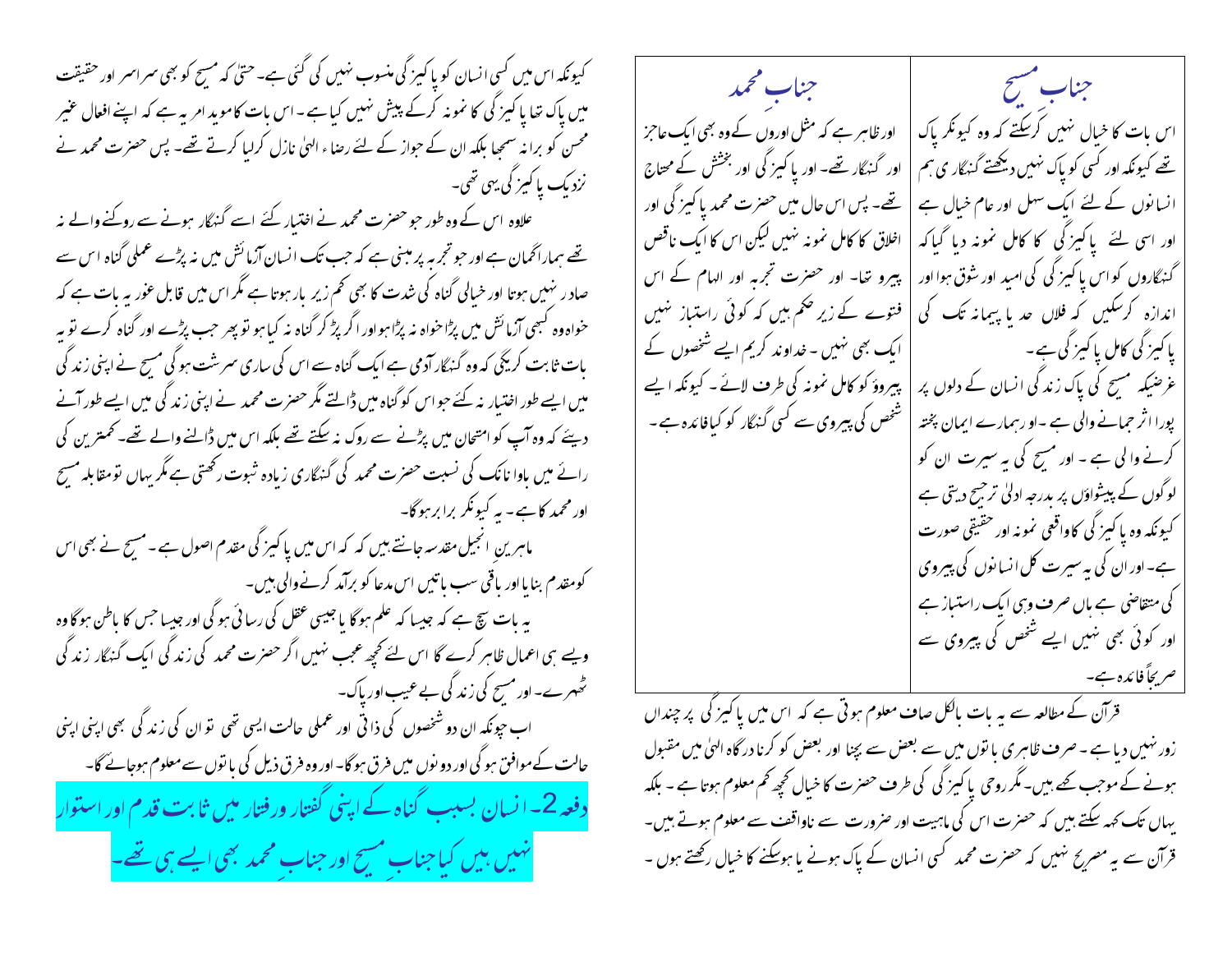جناب مشيح فسينتسخ المستعجب المجتمد جناب محمد جناب سنسح گئے۔ (حصرت یوحنا رکوع 6 آیت 15)۔اور | کئی ایک انسانی تحرزورباں ظاہر ہوتی ہیں ایک گفتار ورفتار میں ثابت قدم نہیں۔ ابھی تحجیے پھر گفتار ورفتار میں یکساں استوار اور ثابت قدم ہی بحائے اس کے وہ ایسی حرص کامغلوب ہووہ اپنی | آدھہ کا پھر ذکر کیا جانےگا- بالفعل معلوم ہو کہ تحجیے۔ اور یہاں تحجی*ے وہ*اں تحجی*ے اور* یہ قاعدے کی بات مسح میں اعلیٰ خواہشیں ہمیشہ مقدم اور مسلط حصرت محمد میں بہ حرص بڑھتی گئی اور لڑا ئیاں خدمت کے سٹروع سے برابر فرماتے رہے اور ہے ۔ کہ جب انسان میں ادنی خواہشیں اعلیٰ نظر آتی ہیں اور کوئی بات ان کو ان کے طریق | اور فساد کر نیکا ض<del>ک</del>م آ<sub>تا</sub> گیا۔ لڑا یئوں کے فوائد اور اس مات پر ثابت قدم ہے کہ میری بادشاہت خواہشوں پر غالب ہوتی ہیں یعنی جب مرصٰی یا قائیمہ سے دائیں پائیں نہیں کرسکتی۔ کوئی خیال | نْواب بیان کرکے اس شوق کو خوب ظاہر کیا۔ اس جہان کی نہیں بلکہ آسما فی بادشاہت ہے۔ان ارادہ مغلوب ہوتے ہیں۔ اور نفسانی خواہشیں یا نظارہ نفسانیت کا اس کے پاک ارادے کو سب تمثیلوں کا مدعا یہی ہے جو آسمان کی | اس کو ایمانداری کی علامت بتلایا۔ اور اس کا غالب تو یہی باتیں ظاہر کرتی ہیں کہ وہ انسان مغلوب ہنیں کرتا اس کے لئے آزمائش پر پڑنا اور بادشاہت کی بابت فرمائی تھیں۔ دیکھوانجیل | نتیجہ بہ ہوا کہ آپ عرب کے بادشاہ ہوگئے۔ اور اپنے پر قابض ہنیں۔ اور نیز اس کی اعلیٰ نه پڑنا برابر ہےوہ آزمائش میں استوار ہے۔ زند گی ہثریف یہ مطابق حصرت متی رکوع 13۔ اور | لڑائی کرنا اوراس کے وہ محس فوائد مقامات ذیل خواہشوں کی تھروری پر دال ہیں۔ اور زند کی میں بھر میں وہ کسی بدی کے مغلوب نہیں ہوئے ۔ اپنے پیروؤں سے ہمیشہ اس بات کامتقاضی بیں | سے مصرح ہے۔سورہ نساء رکوع10 آیت 72، اگر کسی وقت بھی ایسا واقع ہو تو اس کا نام بلکہ انسان کے دل کی خرابی کے برخلاف سکھلانا کہ اپنا انکار کرو اور اپنی صلیب اٹھاکے میری | اور رکوع 11 آیت 76، سورہ عمران رکوع استواری اور ثابت قدمی نه ہوگا- بلکہ گناہ والی اور کرنا ان کا دائمی اور قائمی اصول رہا ۔ پیروی کرو۔ (حضرت متی رکوع 16 آیت | 14آیت 140، اور رکوع19آیت 192، اور نفسانیت اور محض انسانیت کا ظهور گردانا (1)حرص د نیاوی اس میں نایدید ہے ۔جب جائیگا۔ مگر حصر ت محمد کی زند کی میں ایسی ہی بے ِ 46)۔ اور بھی دیکھو حصرٰت متی رکوع 20 آیت | سخر حب ملک عرب کو اپنی حین حیات میں فتح شیطان نےاسمیں د نیا کی ساری بادشاہتیں اور ان 21 تا 28) یہودی مسح کے منتظر تھے۔ اس کے | کرچکے تو اس قسم کے وسیع حکم دیئے گئے اور کی ساری شان وشو کت دکھلاتا ہے اورسحدہ کرنے | قبیامی ہے۔ د نباوی بادشاہ ہو نے کے منتظر تھے ۔ (بائبل | خراج گیر مقرر ہوئے۔ پھرمال عنیمت کا حکم دیا (1) حرص د نیاوی بافئ اسلام میں یہ صورت کے وعدہ پر سب کحچھ انہیں دیتا ہے ۔ تو حرص مقد س صحیفہ حصرت ذکر یا رکوع 9 آیت 9 اور | جیسا د نیا کے بادشاہ کرتے ہیں۔ اور آپ بھی اس رکھتی ہے ۔ کہ دین کے بھیس میں د نیا پر مسلط د نیاوی ان میں نہیں بھٹکتی - ان چیزوں کے ہونا بالکل صاف نظر آتا ہے۔ اور اس میں یہ بات صحيفه حصرت ميكاه ركوع 5آيت 2) توبه خوب | ميں حصه دار تھے- ديكھو سوره انفال آيت 1 اور لئے وہ مغلوب نہیں ہوجاتا۔ بلکہ کھتے ہیں کہ اے موقع تھا کہ ان کی اس قسم کی انتظاری پوری ہو۔ | 42- مال عنسیمت اللہ کا ہے اور رسول کاوعنیر ہ ۔ بھی یائی جاتی ہے کہ اس معاملہ میں آپ جس طرح شیطان دور ہواور خداوند کو حو تیراخداہے سحدہ کر یہودیوں کا بادشاہ ہونا ان کے لئے بہت سہل | بہ پاتیں دنیاوی حرص کی صریح علامتیں بیں۔ پہلے ظاہر ہوئے اس ظہور پر قائم نہ رہے۔مگر طمع اس اکیلے کی بند کی کر(حصرت متی ر کوع 4 آیت تھا۔ اگرد نیاوی بادشاہت کی حرص اس پر غالب | اپنی خواہش اور حرص پوری کرنے کے لئے د نیاوی نے آخر کار اپنا ظهور دکھایا۔ مثلاً آپ کا 8تا10)۔ پھر جب لوگ چاہتے تھے کہ آئیں اور ہوتی مگر۔ وہ مثل انسانوں کے عمدہ اور سهل | دوسروں کی جان ومال کا نقصان کرنا اور اس کو جنگ اور لڑائیاں مار ٹی اور اپنے پیروؤں کو بھی اسے زبردستی بادشاہ کریں تو آپ اکیلے پہاڑ پر موقع اور حالتیں دیکھ کر پھول نہ اٹھا- پر اپنے کے پانچ تصرف میں لانا تووہی بات ہے حوہم اکثر یہی شوق دلانااس کے شاہد بیں۔اس بات میں تشریف لے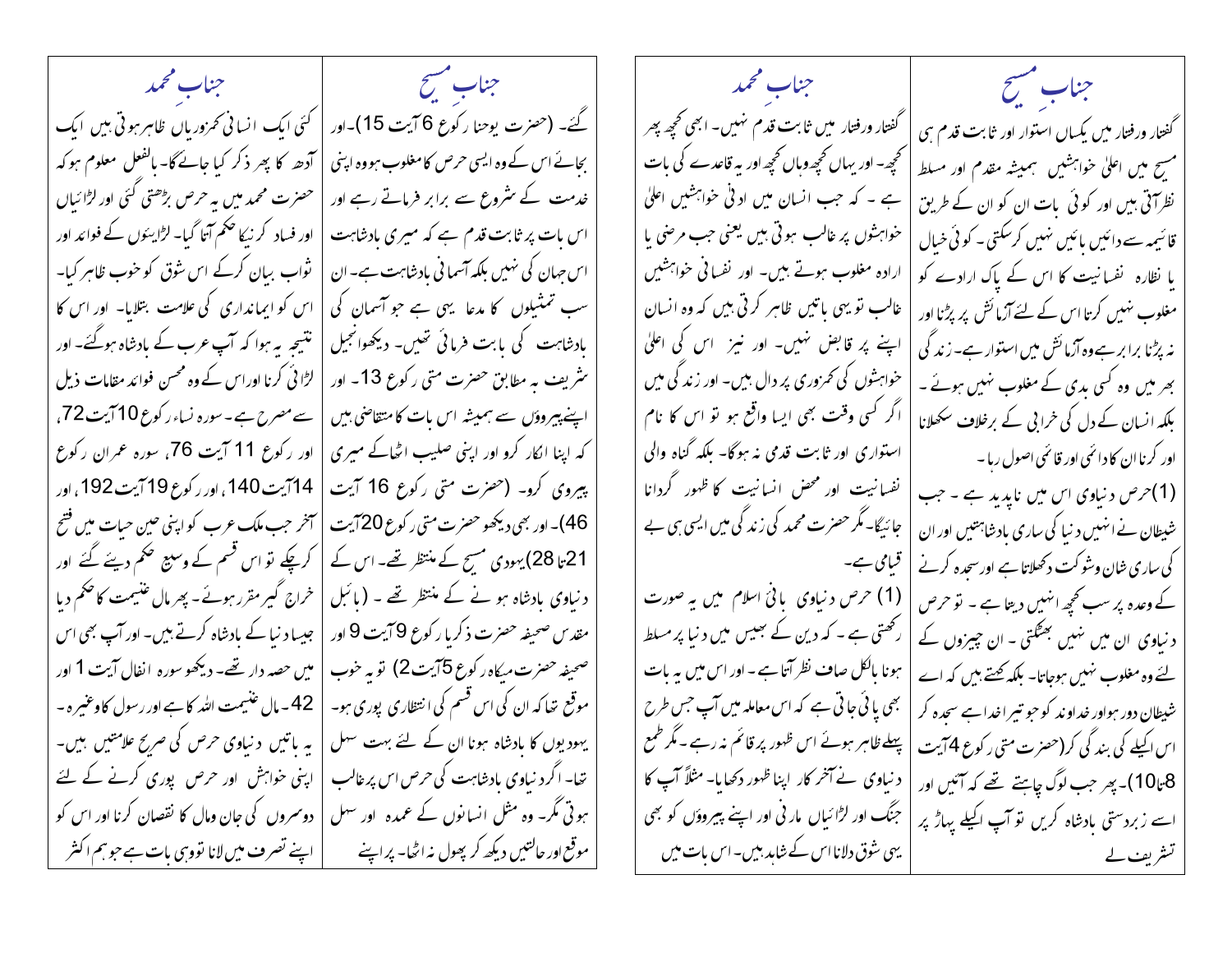اور نہ ان کے لئے کشکر کشی کی اس کے لئے پیرٹمپنی باتیں تھیں۔ اگر ایسا کرتے تومحض موسیٰ اور داؤد کی مثل ایک ہوتے۔ مگر ان کا بادشاہ ہونا لهیٰ طور پر تھا - اس طور پر تھا جس طرح خداوند یہوواہ بنی اسمرائیل کا بادشاہ تھے۔ اور مسج نے وہ کام کئے جیسے خداوند یہوواہ بادشاہ نے کئے ۔ باں مسج نے وہ کام کئے حبو اسے اس الہیٰ بادشاہ کے موافق شمہراتے ہیں۔ اب وہ کونے کام تھے حبو یہوواہ نے اسمرائیل کا بادشاہ ہوکر کیے اور حبو د نیاوی بادشاہوں کے متعلق نمچھوڑے گئے۔ اول ہہ کہ بنی یعقوب کوایک قوم بنایا اور کسی دوسمری قوم کا سثروع صحیح طور سے نہیں معلوم ہوسکتا کہ کس سے اور کیونکر ہوامگر قوم اسمرا ئیل کوخدا نے قوم بنایا۔ اور اس لئے اس قوم میں وہ اس نام سے نامزد ہوا کہ ابرہام کا خدا اضحاق کا خدا اور یعقوب کا خدا۔ بہ کام کسی بادشاہ اسمرائیل نے نہ کیا۔ بلکہ خدا نے خود کیا۔ ایک شخص کو حپن لبا اور اس سے ایک بڑی قوم بنا ئی۔ دوم۔ یہ کہ اس قوم کو ایک سٹرع دی سٹرع بنانا بادشاہوں کا کام نہ ہوامگر لوگوں اور بادشاہوں کے لئے اس نے خود ایک قانون مقرر کیا۔سوم نادید فی طور سے ان میں ظاہر اا نتظام کر تاربا۔ سمزااور حمزا دینا۔ اور ان کے لاحل حبگڑوں کو فیصل کرناوعنیر ہ۔ اسی طور سے مسیح نے کیا۔ یہی کام مسیح نے کئے ۔ اور یوں اپنے تیئں ان مادشاہوں سے افضل ظاہر کیا۔ اول اس نے ایک قوم یعنی ایک کلیسا بنائی۔ کل بنی آدم کے لئے ایک نئی قومیت کھولی - دوم ۔ایک نئی سٹرع دی حواس نئی قوم کے لئے قانون بدایت ہوا اور لوگوں اور بادشاہوں کے اختیار میں نہ چھوڑا کہ سٹرع بنادیں۔ بلکہ حنود ہی ایک قانون بخشا کہ وہ سب اس کے موافق عمل کریں۔سوم۔وہ نادید فی طور سے ایسا انتظام کرتارہتا کہ ظاہر انتیجے ہدایت اور تنبیہ کے لئے دکھاتا ہے ۔ کلیسا کو ہرطرح ترقی دیتا ہے - بید نی کو کم کرتا ہے کہ وعنیرہ- پس مسح د نباوی بادشاہوں کے موافق انا بت کے کام نہ کرتا تھا۔ بلکہ الهیٰ بادشاہ کے کام اس کے مد نظر تھے۔ موسیٰ اور داؤد اور مسیح کے بادشاہ ہونے میں یہی فرق ہے۔موسیٰ اور داؤد کے نا سَب ہو کر بادشاہت کرتے تھے۔ مسج نا سَب نہیں الہیٰ بادشاہ ہو کر بادشاہت کرتے ہیں اور اس لئے اس نے د نباوی بادشاہوں والے طریق اختیار نہ کئے اور نہ یہ حرص اس میں جگہ پاسکی۔

جناب سيتمح فسينتسخ المستعمل المتحتف المتحمد تیئں ویسا ہی ظاہر کیا- اور کرتارہا - جیسا اس نے | انسانوں کو کرتے دیکھتے ہیں - پس حصرت محمد اپنے تئیں ایک مرتبہ جتایا- مسلمان ان کے ایک ہی یعنی حریص -پھر جا ننا چاہیے کہ اس بات کامسح نے واقعی شبوت دیا کہ میں د نیاوی پادشاہ نہیں ہوں۔ چنانچہ حب یہودیوں نے حوآنے والے مسیح کوایک د نباوی بادشاہ ہونے کی امید لئے بیٹھے تھے ۔ جب عیسیٰ نے مسیح ہونے کا دعویٰ کیا توانہوں نے اس سے ایک ایسا سوال کیا جس سے وہ اس کے بادشاہی منصب کوجانچیں۔ اور سوال یہ تعاکہ آیا قیصر کو حزبہ دینا روا ہے یا نہ روا ؟ یہ بات حصرت عیسیٰ کو یہود کی پست حالت پر عنیرت دلانے کی عرص سے پیش کی گئی ۔ مگر مسح نے ان سے صاف فرمایا کہ قبیصر کاحق قبیصر کو دو۔اور خدا کاحق خدا کو دو۔ بھر یہوادہ کے بادشاہوں کا ایک کام یہ تعا کہ قاضیوں کا کام کرتے اور فتویٰ دیتے تھے۔سولوگوں نے اس خیال سے کہ اگر یہ مسج بادشاہ ہے تومثل ان بادشاہوں کے ان کے ملکی اور قومی حبکڑے فیصل کر یگا۔ اس عرص سے انہوں نے چند ایک مرتبہ ایسے حِمَکڑے پیش کئے جیسے زانبہ عورت کاعین فعل کے وقت پکڑاجانا۔ مگرمسح نے اس پر فتویٰ نہ دیا اور یوں بادشاہوں کے اس منصبی کام سے بھی اکار کیا۔ پھر یہوداہ کے بادشاہوں کاایک کام یہ بھی تھا کہ لشکر کشی کرتے اور دشمنوں کے ساتھ خوفی مقابلہ کرتے تھے۔مگر مسح نے اس بات کے بر خلاف سکھلامااور کہا۔جیسا ہر ناظر اناجیل پر روشن ہو گا۔ بیج ہے کہ اگر مسح ہہ بہ کام کرتے اور بہ منصب اپنے میں دکھاتے تووہ پرانے مادشاہوں کےموافق ایک ہوتے اور بس-مگرآپ نے ایسا نہ کیااور اپنے تیئں ان سے ایک اعلیٰ بادشاہ پیش کیا جس کے کام اور منصب سوائے مذ کورہ کے تھے۔ پس اگر چہ مسح نے د نیاوی بادشاہ ہونے کا شوق نہ دکھایا اور اس بات کے لئے ذرہ بھی کوشش نہ کی تاہم انجیل مقد <sub>ک</sub>ے ظاہر ہے کہ وہ اپنے تیئں یہودیوں کا بادشاہ کھتے تھے اور فر<u>ش</u>تے بھی <sup>س</sup>حہا کرتے تھے کہ خداوند خدا اس کے پاپ داؤد کا تخت اسے دیگا اور وہ سدا یعقوب کے گھرانے کی بادشاہت کریگا اور اس کی بادشاہت آخر نہ ہوگی۔ سو اس کی زند گی سے معلوم ہوتا ہے کہ کہ اس نے بنی اسمرائیل کے بادشاہوں کی ما نند اپنے نام کاسکہ نہ چلایااور نہ زمینی تخت پر سمر فراز ہو کر عدالت کی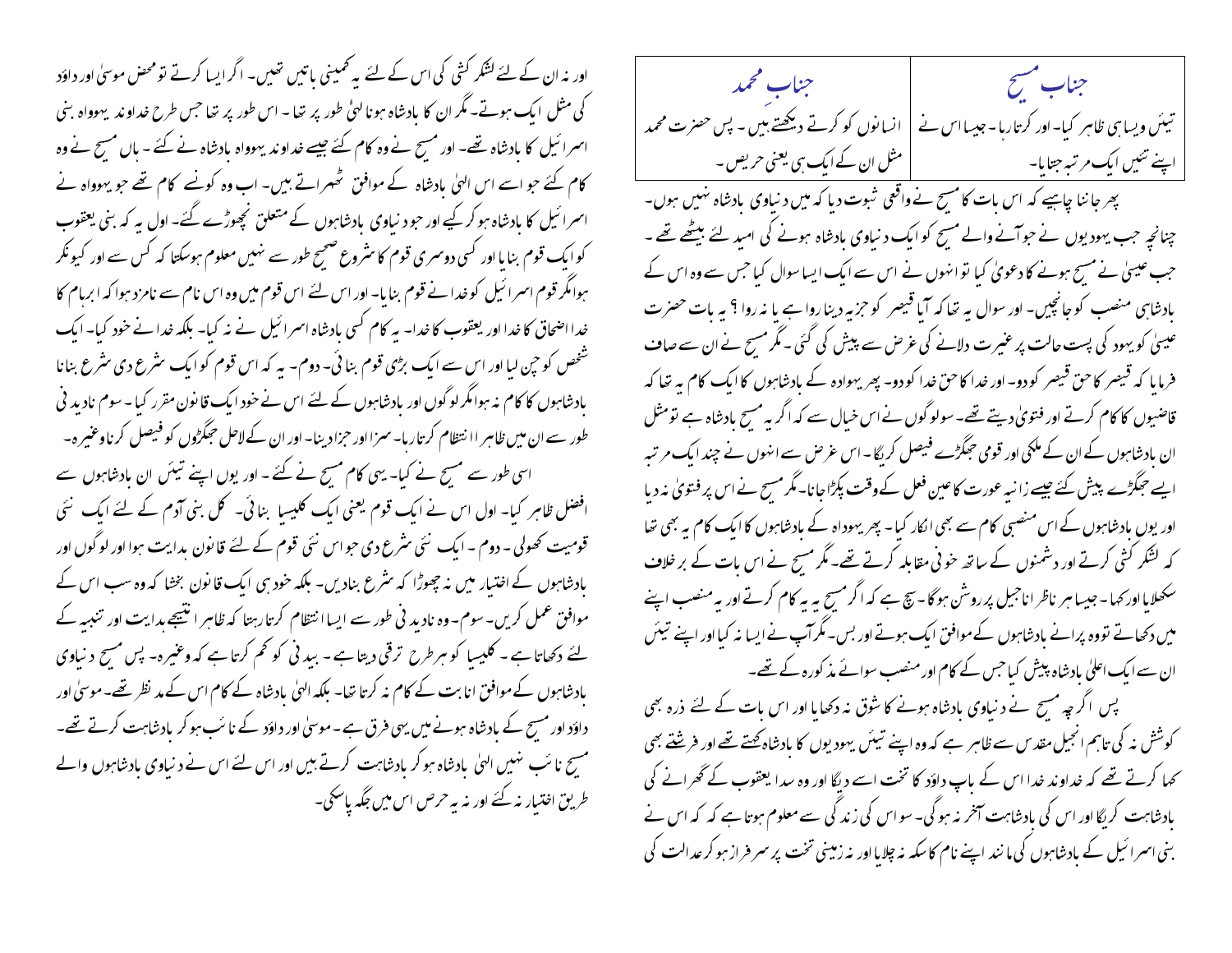جناب سيتمح المستعجب المستجند المجمد جناب مشيخ فسيستنسخ المستعمل المتحمله المتحمله وہ حواس کی ہہ پاتیں مانتی تھیں انہیں پیار کرتا | نفسانی مخالفت دکھائی ۔ اور یہ صرف حود ایسا (ب) نفسانی شہوت حبو انسانوں پر غالب ہوتی | (ب) نفسانی شہوت حبوانساں میں ذاتی <sub>ک</sub>ھہ سکتے تھا۔اور نفسا فی شہوت کے برخلاف پہ قائم اصول | کیابلکہ پیروں کو بھی سکھلایا۔ کہ عور تیں تہاری ہیں حصرت محمد بیشتر تھی حتیٰ کہ وہ اس کے ہے۔اور خصوصاً آزمائشوں میں پڑتے ہیں۔مگر مسح پیش کیا کہ حو کو ئی شہوت سے کسی عورت پر لگاہ | تحتیاں ہیں تہاری وعنیرہ۔ یہ بات نا بدیدہ ہے۔ان کے لئے کوئی عورت یا ہمیشہ مغلوب رہے۔ سیل صاحب کھتے ہیں کہ حصرت محمد مثل اور عربوں کے شکل ہی سے کرے وہ اپنے دل میں اس کے ساتھ زنا کرجکا - | (ج)حضرت محمد کی تعلیم موقعوں اور حالتوں عورت کی کوئی حالت آزمائش ہنیں۔حسن اور ید (حصرت متی ر کوع 5 آیت 28)۔ اور آپ اس | سے بنتی رہی اور بنی ۔اس کا سثروع اور انحام یکسا صور تی ان کے سامنے یکساں بیں۔ ان سب کے عور توں کے عاشق معلوم ہوتے ہیں۔ اور ان کی اصول کے دائیں پائیں پذہوئے۔اور نہ اس میں | تہیں ہوا۔ تغیر پذیر رہی ۔ایسی متغیر تعلیم کا عور توں اور لونڈیوں کے قصے جو تاریخ محمدی حبواس کے باپ (پرورد گار) کی مرحنی کے موافق سے کچھ کم کیا۔ سیاست کے اس کے معلم کی کو نہ اندیشی اور تمزوری اور بے مولفہ عمادالدین میں مندرج ہیں اس کی مثال چلیں وہ اپنی ماں اور بہنیں کھتا ہے ۔ (حصرت (ج) مسح کی تعلیم کا سٹروع اور درمیان اور انحام | اعتباری ہے - یہ تومحص انسانی طریقے ہیں۔ ہم بیں۔ اور اس نفسانیت کے حواز کی قرآن میں متی رکوع 12 آیت 50)۔ عور نوں کی قسم سے گفتگو کرتے ہوئے اس کی گفتار ورفتار میں فرق نہ یکساں ہے۔اس کی تعلیم موقعوں اور حالتوں سے | اس کی چند نظریں پیش کرتے ہیں۔ بدائنیں آئی ہیں۔ جونکہ ان کے بیان سے نہیں بنی اپنی کسی تعلیم کی نسبت وہ کبھی متعیر | (1) متبنی بیٹے کی حورو سے لکاح کریٰکے سٹرع کا طبعیت خراب ہوتی ہے ۔ اسلئے ہم ان کا ذکر ۔<br>اس جس طرح مر دوں سے اسی طرح ان سے بھی **کل**ام اور پیشمان نہ ہوئے ۔ حبو سٹروع سے سکھایا وہی | موقع اور موجب زینب کو ننگی دیکھ کر اس پر نہیں کرتے پھر اوروں کے لئے چار چار کا صحم ہوا کرتے ہیں۔ مثلاً حب سماری عورت سے اکیلے سمخر تک قائم رکھا اور کسی موقع یاحالت کی *عمد* گی | حصرت محمد کی شہوت کا بھڑکنا تھا۔اگر بہ موقع اور اپنے سہ چند روار گھیں یہ ایسی نفسانیت کا بڑا میں گفتگو کرتے تھے کہ حو کوئی بہ پانی پیے پھر باقیاحت اس کے لئے سہولت پاسدراہ نہ ہوئی۔ | جس کوآپ دیکھ کر سبحان اللہ پکار اٹھے باتھ نہ آتا نمونہ ہے۔اور بیشتر شہوت کاشابد ہے۔اور اس پباسا ہوگا۔ پر حبو کوئی وہ یا ٹی حبو میں اسے دو نگا ایسی استواری اور ثابت قدمی زند گی او رکلام کی | تو به سثرع کب ایجاد ہو تی -اور اس شهورت کے بات میں حصرت نے یہ صرف اپنی تعلیم کی پئیے وہ کسجی پیاسا نہ ہوگا۔ الخ- اور اسی طرح اپنی پختھکی ہے ۔ پس پیشتر اس سے کہ مسح نے اپنا | حواز کے لئے بہ سثرع بنائی حوسورہ احزاب رکوع ابک گو نہ عملی مخالفت کی بلکہ حود عرصی کو حوب نئی بادشاہت کی اور باتیں ِ اس پر ظاہر کام سٹروع کیا۔ اور پھر حب سٹروع کیا تو جانتے | 5میں مسطور ہے۔اور حب توکینے لگا اس شخص کو ثابت کیااور شہوت را فی میں آوروں کی شہوت کی کریں۔(حضرت یوحنار کوع 4آیت 26)۔ پھر ہمواری نہ کی۔ اوروں کی شہوت کو اپنے برابر نہ یئے کہ اس کا انحام کیا ہوگا۔ اور حبو کام سٹروع کیا | حس پر احسان کیا اللہ نے اور تونے احسان کیا۔ حب اور موقع پر لو گوں سے کلام کرتے تھے توان تو اس کے آخر تک کسی بات میں اپنے کھے اور | رہنے دے اپنے پاس اپنی حورو کو اور ڈر اللہ سے جانا- پھر جس ڈھب سے یہ کام پورا کرتے رہے کو بھی اسی طرح فرمایا - حبو مجھ پر ایمان لاتا ہے کئے ہوئے سے باز گشت مکر نی پڑی۔ اول ان کے | اور چھپا تا تھااپنے دل میں ایک چیز حواللہ اس کو وہ پالکل نفسا نیت کی تدبیریں تھیں۔ ہاں حود گہجی پباسا نہ ہوگا - اسی طرح جب اور موقعہ نئے انتظام کے متعلق ہہ بات تھی کہ میری | تھولا چاہتا ہے اور تو ڈر تا تعا لوگوں سے اور اللہ عرض نفسانیت کے اور ایسا کرکے حصرت محمد عور نوں سے ہم کلام ہوئے ۔ تو آسمان کی بادشاہت اس جہان کی نہیں۔ دوم۔ یہ کہ ان کی ∫ سے زیادہ چاہیے تجھ کو ڈرنا- پھر حب زید تمام بادشاہت کی باتیں ان سے کھیں اور سمجیائیں اور نے مسح کی تعلیم کی تہہ کو نہ پایااور اس سے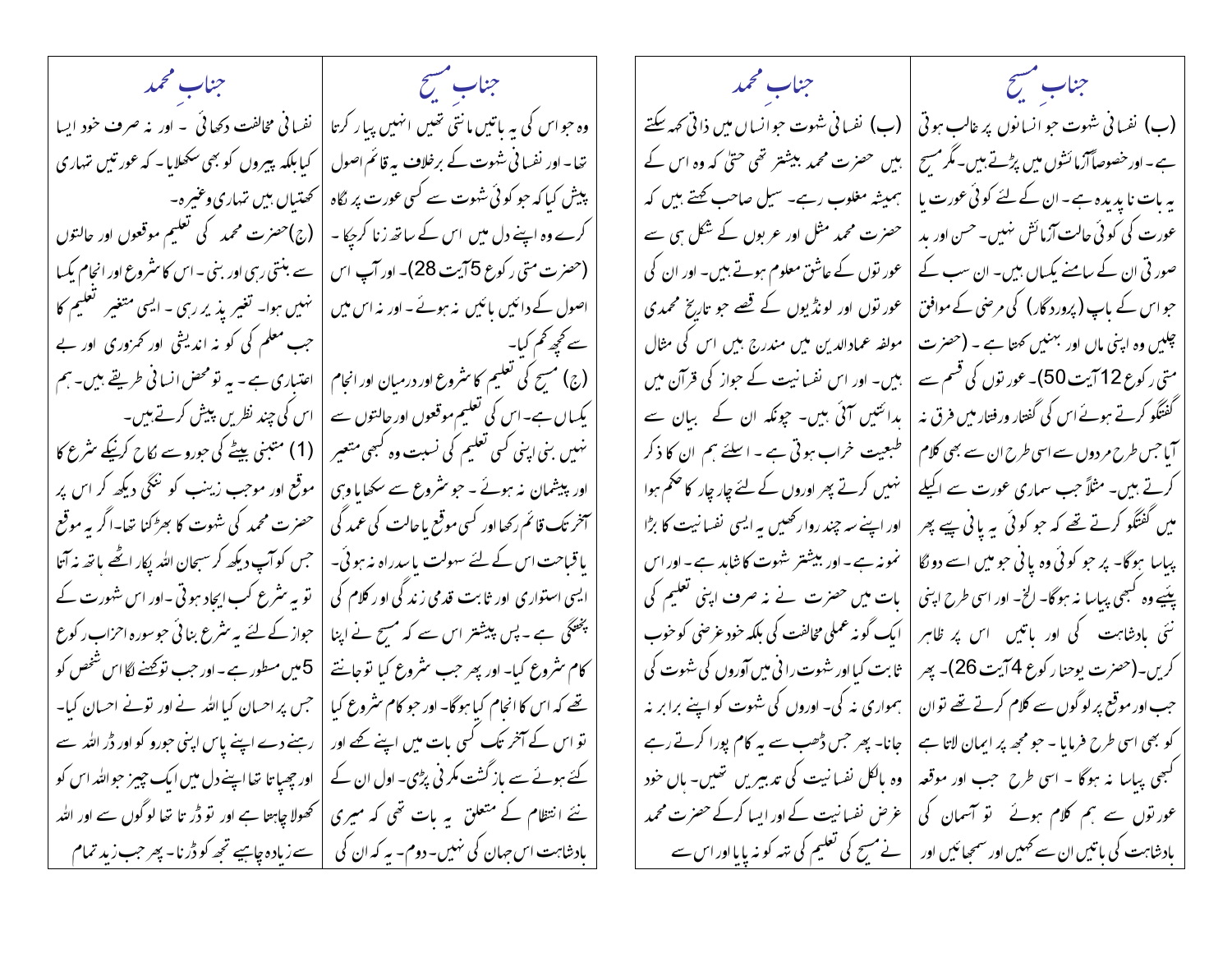جناب سنسج فللمستخلص المتحصل المحمد جناب مشيح فسيتسلخ المستعجل ومحمد میری بادشاہت اس دنیا کی تہیں۔ اگرمیری | احوال پایاجاتا ہے ہم دیکھتے ہیں پھر پھرجانا تیرا بادشاہت ایک روحا فی بادشاہت ہے۔سوم- یہ | کرجیکا اس عورت سے اپنی عرض ہم نے وہ بادشاہت اس د نیا کی ہوتی قومیرے نوکر لڑا ئی | منہ آسمان میں سوالبتہ پھیرینگے تجھ کو جس قبلہ کی تیرے لکاح میں دی تا نہ رہے سب مسلمانوں کو کہ میں سچ پر گواہی دینے آیا ہوں - بہ تین امور ان کرتے - تاکہ میں یہودیوں کے حوالہ یہ کیاجاتا پر |طرف نوراضی ہے۔اب پھیر منہ اپنا مسحد الحرام کی زند گی کامدعا تھے۔ اور یہ ان کی تعلیم اور عمل گناہ لکاح کرلینا حورووں سے اپنے لے بالکوں کی میری یادشاہت یہاں کی نہیں ہے ۔ (انجیل | کی طرف اور جس جگہ تم ہوا کرو پھیرومنہ اسی کی جب دے تمام کرچکیں ان سے اپنی عرص ۔ کوشامل کرتے ہیں۔ اور ابتدا ہی سے آپ نے ان ۔ سثری<sup>ت</sup> یہ مطابق حصرت یوحنار کوع 18 آیت | طرف الخ- اس تبدیلی کاسبب بہ تعا کہ یہودیوں کا اظہار کیا اور کسجی دور نگی نہ ظاہر کی۔ پس اپنی شہوت اور لو گوں کے خوف نے یہ سٹر ع 36)۔اس بیان سے بعض لوگوں کووہم کہ مسح | کی طرف سے آپ کی امید منقطع ہو ئی تووہ میلان پہلے امر کی نسبت ہم پیشتر بھی تحچہ بیان کرچکے | بنوائی۔ (2) آپ تو اول صرف دین کے واعظ تھے۔ نے جب د نیاوی پادشاہ ہونے میں کامیاب پنہ | حبوان کے قبلہ یعنی پروشلم کی طرف تھا اب اس ہیں ۔ اور تھوڑا سا اور یہ ہے ۔ کہ مسح نے اپنی ہوئے تب یہ طریق اختیار کیا تھا پالکل رد |طرف سے ہٹ کر عربوں کے قبلہ کی طرف اورشائد لڑائی کانحپھ خیال بھی نہ تھا۔مگر تحچھ عرصہ خدمت کے سٹروع ہی میں ۔ حب شیطان نے ہوتاہے۔ برخلاف اس کے اگر مسح کبھی بھی ایسی | غالب ہوا۔ اور قرآن حود سی کھتاہے کہ محمد اس ایسے ہی رہ کر آخر دین کے جنگی پہلوان بن گئے ۔ انهبیں آزمایا اس امر کا اظہار کردیا - پھر حصرت کوشش کرتے تو وہ جو اپنے کام اور کلام کی | امر میں چکرارہے تھے۔ کبھی ادھر ادھر عرص کہ اور یہ نوبت اس وقت پہنیچی جب تحیحہ پیرو باتھ یوحنا اصطباعی کوآگاه کیا که مبارک وه حبو مجھ میں شہرت کے اوج پر تھے بالکل کامیاب ہوتے۔ اور | یہود کی خاطر یوں تھا اور عربوں کی خاطر تحچھ اور | آگئے -اور دیکھا کہ تقریر سے کام نہیں چلتا اور لوگ کھوکر مہ کھائے ۔ حصرت یوحنا کے لئے یہ نیا اسکے ساتھ ہہ بھی مادر ہے کہ مسح نے یہودیوں کی | ہوگیا۔ دیکھو کس بات پر ڈول گئے۔ مخالفت کرتے ہیں۔ اور اس کے ساتھ ملک گیری روحا فی انتظام ایک نئی بات معلوم ہو ئی اور اس مخالفت اور صد کو بلکا کرنے یا انکی پاس خاطری | (3)جیسی گذشہ ذکر سے آپ کی لغرش ظاہر سبب سے اس کو مسح کی سچائی کی نسبت کی حرص نے حبوش مارا۔ مگر سثروع ہی میں ایسا نہ کیا- پس یہ مات بھی آپ کی گفتار اور رفتار کی کرنے کے لئے بھی اپنی اس تعلیم کو نہ بدلا اور نہ | ہوئی۔ڈاکٹر میرور صاحب ککھتے بیں کہ ایک قدرے شک گذرا نومسح اس کو سمجیاتاہے کہ مجھ عنیر قسم یا اس کے مخالف تقریر یا تدبیر ِ افتیار | مرتبہ حصرت محمد نے لوگوں کی خاطر ان کے میں ٹھوکر نہ تھانا۔ یعنی میری بادشاہت کو | | رنگارنگ حالت کا شوت ہے ۔ کی۔ بلکہ اسی پر قائم رہے وہی سچ تھااور مسح سچ پر | الهٰوں کو قسول کیا اور حب قریش کعبہ کے سیچھے (3) رخ نماز کی نسبت گئی بار تبدیلیاں د نیاوی بادشاہت نہ سمجینا- اور اور موقعوں پر بھی برابر اس یہود کی علطی کو درست کرتے رہے ۔ | گواہی دینے آئے تھے۔(حصرت یوحنار کوع 18 | بیٹھے تھے آپ نے سورہ 53 یعنی نجم ان کے | ہوئیں۔ اور آپ ایک مات پر قائم نہ رہے ۔ دیکھو ایک مرتبہ کھا کہ اللہ کی ہی مشرق اور پھر ان کی تمتیلیں آسمانی روحانی بادشاہت کی | مغرب ۔سوجس طرف تم نہ کرو- وہاں ہی متوجہ اسی طرح آپ نے دوسے امر کو ابتدا ہی سے قائم | لات اور عزا۔ اور منات سیسرا پچلا ہہ عالی یا بت، پیں اور ان کی بڑھتی مظہر بیں۔ اور د نیاوی | رکھا اور اس پر ثابت قدم رہے۔ اس کے اصرار | مومنتیں ہیں اور یقیناً ان کی سفارش کی امید ہے اللہ (سورہ بقر رکوع 14 آیت 115) پھر بادشاہت بالکل <sub>فلار</sub>ج ہے۔ پھر دیکھو جب *م*وت اور حو بیوں کا بیان کیا۔ اور اس بات کی پروانہ } رکھنی چاہیے۔ اس اجابت سے سب راصی ہوگئے کے لئے گرفتار کیے گئے اس وقت بھی فرمایا کہ } اسی سورہ کے رکوع 17 میں آپ کی بیقراری کا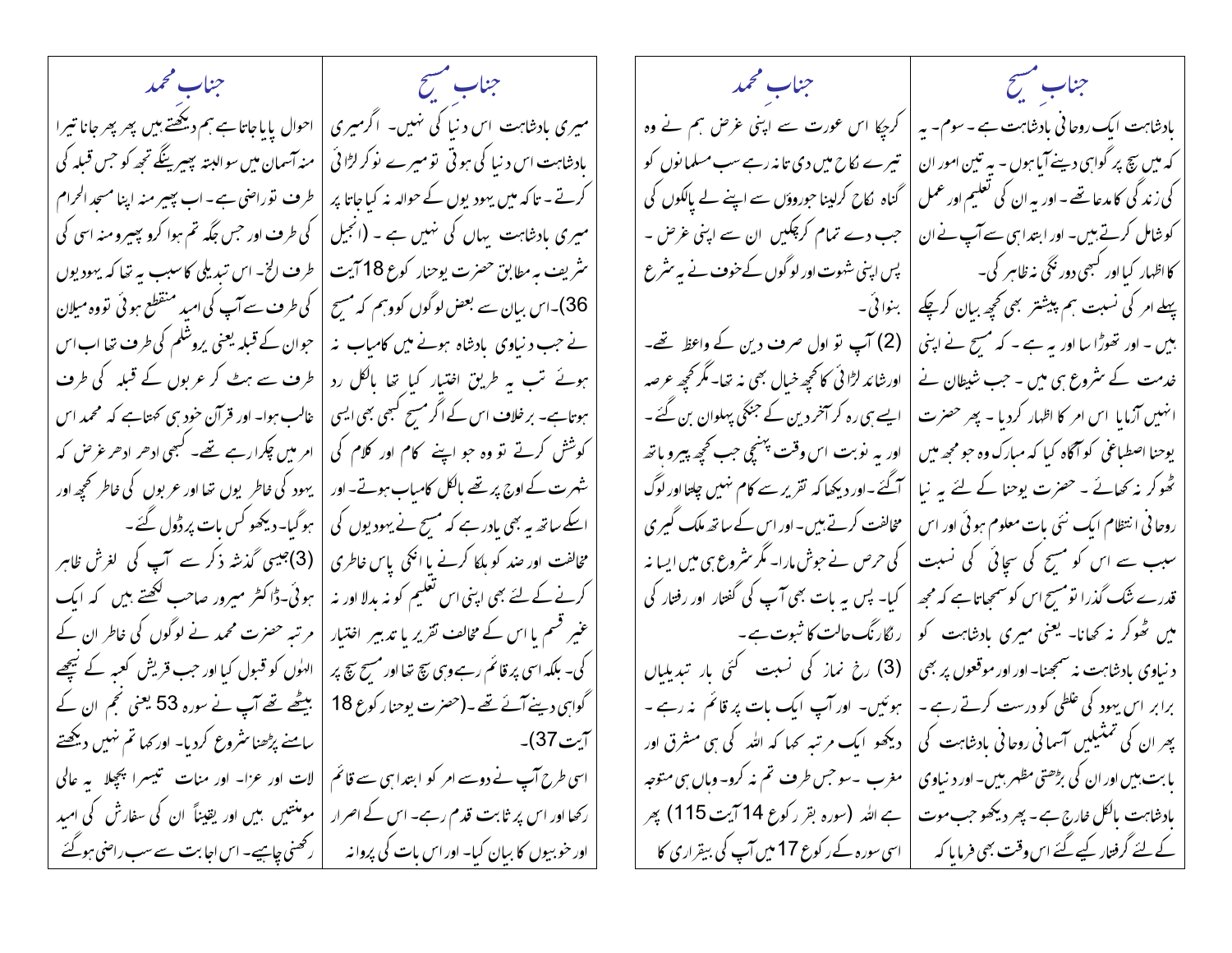جناب مشيح فسيتمسخ المستعجب والمستحصد تیسراامر آپ کے ہیر کلام و کام کو شامل کرنا ہے | کیونکہ بعض ان میں سے حقیقتوں کے خلاف بیں جس میں یہ ماتیں بھی ہیں کہ جب ایک مرتبہ | اور بعض | صداقتوں کے اگر 25 برس اور کوئی تعلیم دی تواس سے نہ پھرے اور نہ اس کو | پیغمبری کرتے تو شائد یہ نقص جاتے رہتے ۔ بدل کر تحیجہ اور سکھا ما۔ مگر ایک ہی وہی تعلیم رکھی | لیکن جہاں تک اور حس طرح ردو بدل کا ظہور ہے اور دوسمری بات ہہ ہے کہ جیسا سکھایا اس کے | اور آپکے کامل اور ثابت قدم ہونیکے برخلاف ایک مطابق حود عمل کیا۔ کسی قسم کی حالت اس کو | رندہ شبوت ہے ۔اورآپ کی بہ قبیح سیرت قابل تعمیل تعلیم سے عاجز نہ کرسکی۔ آپ کی تعلیم کا | نمونہ نہیں ہے ۔ ایسا تو انسانوں میں ہوا کرتا مجموعہ حو انجیل سثریف بہ مطابق حصرت متی | ہے۔ دیکھو یابو کیشب چندرسین کا حال اب ر کوع 5و6و7 میں مرقوم ہے عور سے اور دل | تک ان کے برہمو سماج کے اصولوں میں قیام سے دیکھنے کے لائق ہے۔اس کو دیکھواور مسح | نہیں۔کانٹ حیانٹ ہوتی علی جاتی ہے ۔ کی زندگی کاملاحظہ کرواور کھو کہ اس میں پکسا فی اور | حصرت محمد کی زندگی کی رنگار نگی کاایک سبب استواری ہے یا نہیں۔ اور تحقیقاً یہی بات قائم | بہ بھی تھا۔ کہ آپ کاعلم باہر سے تھا۔موقعوں اور ہوگی کہ حوکچھ آپ نے ایک بار فرمایا وہ یوں | حالتوں نے اس کو سکھایا کہ اب یوں کھو پھروں | ایسا سکھایا کہ تحچیہ تحمی ببیٹی کی حاجت و نبوت پنہ | پات ہر حالت کے لئے پنہ تحریکا اور ازآن موجب پہنیچ۔ اور صرف یہی نہیں۔ دیکھو آپ نے اس عمل بھی نہ کیا۔ غرض کہ اس امر میں بھی تعلیم کا کیبا کامل برتاؤ ۖ دکھایا ہے بدی کی | حصرت محمد مثل گنہگاروں کے گفتار ورفتار میں آزمائشیں آپ کو مغلوب نہ کرسکیں ۔ وہ سٖر قسم | ثابت نہ تھے۔ایک بھولتا ہیکٹتاانسان تھا۔ کے لوگوں سے ملتے اور ان سے کلام کرتے تھے۔ بازاروں اور ٹھروں میں ویرانوں اور آبادیوں میں۔ دریاؤں اور پہاڑوں پراکیلے میں دکیلے میں

جناب مسيح جناب محمد اور حصرت محمد کے خدا کے آگے سحدہ کیا۔ مگر کی کہ کوئی اس کی روحانی بادشاہت کی باتیں مانیگا یا تہیں۔ (حصرت متی رکوع 15 آیت اندر سے ان کا دل مارتا تھا۔ اور بعد ازاں بہت جلد پچپلی پاتیں جبرائیل نے بازطلب کیں۔ کہ 12) اور اس لحاظ سے اس میں یالوگوں کی خاطر شیطان کی طرف سے تھیں۔ ماسٹر را مند چندر اس میں اس قسم کی سہولت یا تبدیلی کردی ہو۔ نے بھی تحریف قرآن میں مفصل بحث کرکے نہیں بلکہ جیسا اس بادشاہت کی نسبت حق تھا اس بات کو تمام کیا ہے ۔ اور اس کے عوص بہ اس حق پر گواہی دی ۔ وہ تعلیم حوآپ نے پہاڑ پر فریا ئی صاف ثابت کرتی ہے کہ اس کے اجزا دیا کہ کیا تمکو پیٹے اوراس کو بیٹیاں - تو تو بہ پانٹا آسمانی اور روحانی مادشاہت کے صابطے ہیں۔ نہ بھنڈا۔ یہ سب نام ہیں حور کھ لئے ہیں تم نے اور تہارے باپ داداوں نے - بہاں سے کہ د نیاوی بادشاہت کے ۔حومر بد آپ نے اپنی اس بادشاہت کے پھیلانے کے لئے چنےوہ شایا نہ حصرت محمد کالغرش کھانا اور بھی ظاہر ہے ۔ علاوہ اس کے وہ سب پاتیں حبو قرآن میں ناسخ اور اور مکئی سامان پنہ رکھتے تھے۔ بلکہ عریب اور حقیر منسوخ واقع ہوئی بیں۔ اس بات کو ثابت کرتی اور کمزور تھے - اور ایسے شخصوں کو ساتھ لے کر مبر ہیں کہ حصرت محمد کا دین حالتوں اور موقوں گز نہ بیچینائے۔ اور ان کو قبیصر یا پلاطوس کے سے بنا تھا۔ اور ثابت قدمی معدوم ہے ۔ اور صابطے پ*نہ سکھلانے* تاکہ آپ کی بادشاہت کے | ظاہر ہے کہ آپ کا طریقہ پھر بھی ہر ملک اور ہر لائق رکن بن جائیں۔ لیکن آسمانی بادشاہت کی انسان کے شامل حال نہیں۔ تاہنوز اس میں پاتیں سکھائیں - اور سرطرح سے اس کے لائق کیا غرض کہ اس امر میں بھی مسح کی پکسانی ظاہر | | بہت باتیں ہیں حوتر میم طلب ہیں۔

.<br>تلک الغرانین العلی ربان شفا عتص لیر تمحی- اس کا ترحمه بموجب ماسٹر رام چندر صاحب کے یوں ہے " بہ نہایت نازک اور نوحوان عورتیں اعلیٰ مر تبہ کی ہیں۔ اور ان کی شفاعت کیاامید کرنی چاہیے از تحریف قرآن تصنیف ماسٹر رام چندر دېلوي صاحب دفعه 173 صفحه 190 -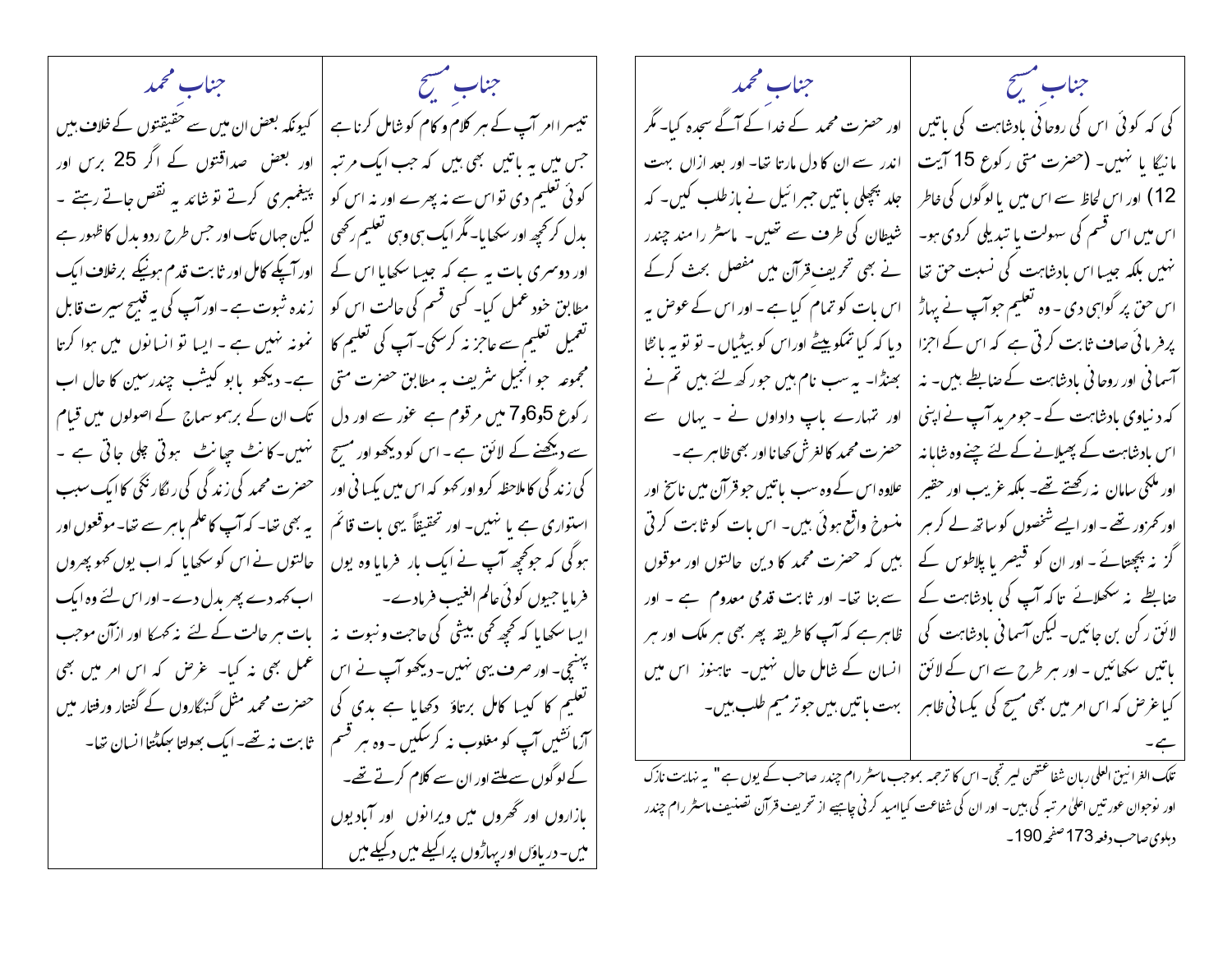جناب مسح جناب محمد اس موخر الذکر امر کی زیادہ تفصیل دفعہ ذیل آتی ہے مسح میں ایسے اوصاف کاملہ کا بہ سبب تھا۔ کہ آپ کا علم اپنے باطن سے تعا۔ موقع اور حالتیں اور طبیعتیں آ پکی استادینہ تھیں۔ برعکس اس کے آپ کی کوشش اس بات کے لئے تھی کہ وہ حالتیں اور طبیعتیں حوا نسان کی زند گی میں ردو یدل کی موجب بیں اس کی تعلیم کے سانچے میں ڈھالی جائیں۔ پس مسبح ہر بات میں کامل اور ثابت قدم تھے۔

دفعہ 3۔ ا نسان ایک دوسمرے کے بد خواہ اور مخالف ہوتے ہیں۔ کیامسح اور محمد بھی ایسے ہی تھے۔

اخلاق کی کتابیں دیکھنے سے اور د نیاوی رواج اور قوانین سے بھی یہی معلوم ہوتا ہے کہ کوئی ناجائز یا ناشائستہ یارنج پہنچانے والی بات یاحملہ کرنا۔کرنے والے کومعیوب ٹھہرانا اور ان حالتوں میں وہ حبومعمول ہوتا ہے گیعنی حس کے برخلاف یا حس پر یہ امور وارد کئے جاتے ہیں۔ وہ اپنے بجاؤ کر نیکا مستحق گرداناجاتا ہے اور ایسے رنج رسیدوں کاحق پہنچانے کے لئے کوشش کی جاتی ہے۔اخلاقی فلسفہ اور ملکی فلسفہ اس بات کی حامی اور موبد نظر آتی ہیں۔ سیلف رسپکٹ یعنی توقیر نفسی۔اور سیلف ڈیفینس یعنی حمایت گفسی لوگوں کے منہ پر جڑھا ہوا ہے ۔اور انسان چاہتے بھی بیں کہ ایسا ہی ہوئے ہرا بک کو بہ حواہش ہو تی ہے کہ اپنی عزت اور بچاؤ کے لئے کو ٹی مخالف تدبیر کرے اور اس حالت میں کھتے ہیں کہ یہ پاتیں خود عرصی اور بدخواہی میں داخل نہیں ہیں لیکن سماری قدر تی سرشت کا تقاضا ہے کہ ہم ایسا چاہیں اور کریں۔مگر اس معاملہ میں تحمترین سمجھتا ہے کہ یہ غلط بات ہے ۔

جناب سنسح مجلسوں میں۔ اور بہ تہیں کہ تھمیں الگ گونٹہ نشین ہوکر بیٹھے رہے اور د نیا سے سمرو کار نہ رکھا اور اس لئے کسی آزمائیش میں نہ پڑے ۔وہ پاک ذات اور کامل سمرشت حواہ ٹھہیں ہو تی علطی اور گناہ اور دیگر انسا ٹی تھرور یوں سے بری رہتی۔ اور ایساسی ہوا۔ جب آپ نے سکھایا کہ شہوت سے ۔<br>کسی عورت کی طر**ف** لگاہ نہ کرنا تو خود بھی اس بات سے بری رہے ۔ اور کبھی شہوت کامغلوب ہو کر اس کا حکم نہ بدلا۔ اور نہ اس میں سے تحییہ تھم کیا۔اگرآپ نے سکھایا کہ ابتدامیں خدا نے ایک مرد اور ایک عورت کو حوڑا کیا۔ تو بیر لوگوں کا لحاظ نہ کیا اور نہ ان کے نفسانی علیوں کی رعائت کی اور نہ ان کی سخت دلی سے ڈول گئے بلکہ وہی برا بر قائم رکھی اگر آپ نے کہا کہ دشمنوں کو پیار کرو نو کسمی اس کے برخلاف عمل نہ کیا۔ اگر آپ نے سکھایا کہ ایک غدا کی روح وراستی سے پرستش کرو تو دوسروں کے معبودوں کوعزت نہ دی۔اگر آپ نے سکھایا کہ دل کے عریب اور حلیم ہو۔ توآپ کبھی ظلم وعرور نہ کیا اور نہ ایسی ترغیب دی۔ اس پر محبت نے د کھ ورنج اٹھاکر بھی اس سپرت کواپنے میں صائع نہ کیا۔وعنیرہ

جناب محمد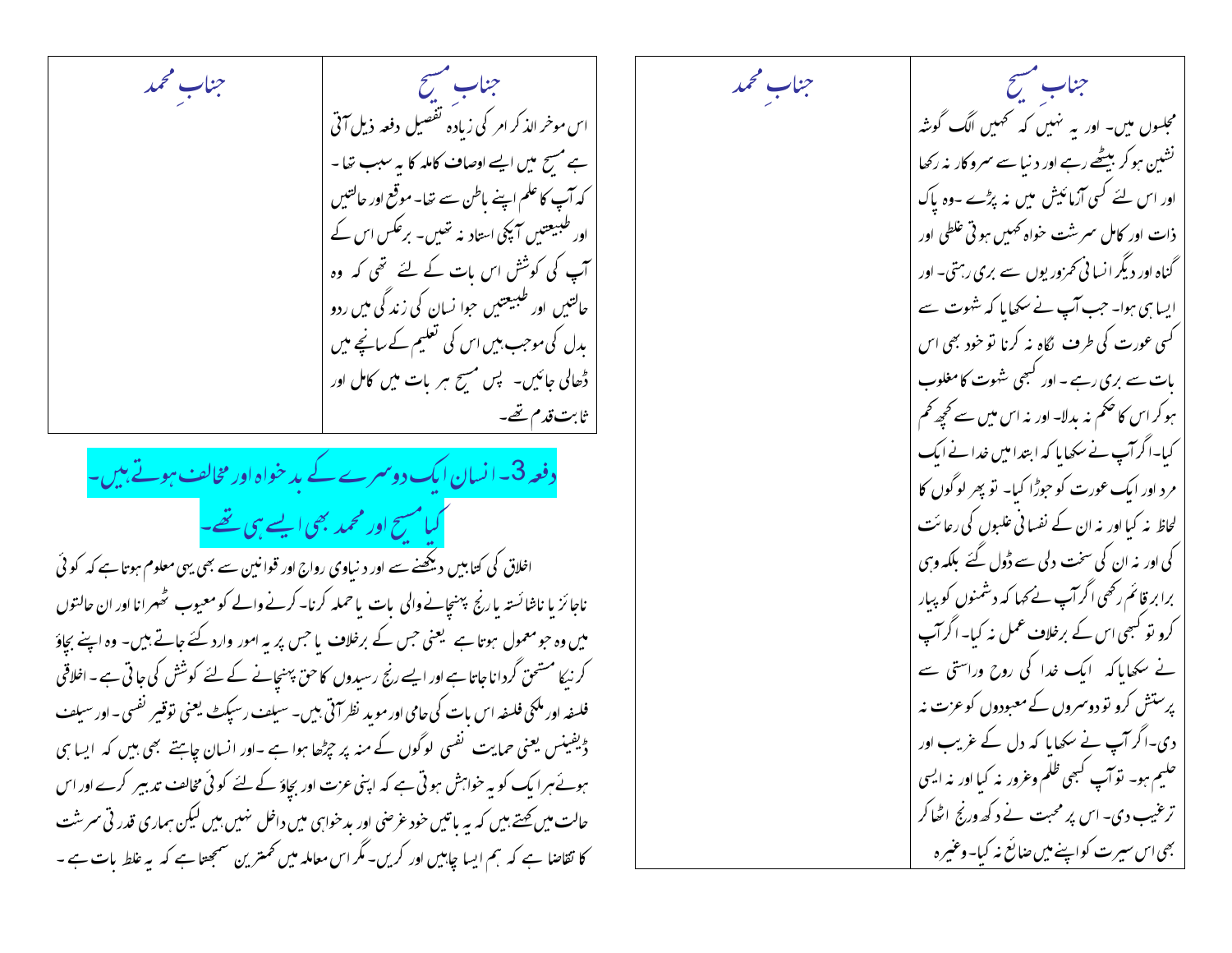جناب سنسح المتحجلة المتحمد پہیر دووعنیرہ(حصرت متی رکوع 5آیت 39)۔ | حس جگہ یاؤ-اور لکال دو حہاں سے انہوں نے تم اپنے دشمنوں کو پیار کرو- اور حو تم پر لعنت | کو کالا - اور دین سے بچلانا قتل کرنے سے زیادہ کریں ان کے لئے برکت چاہو۔ اور حبو تم سے | ہے۔اور لڑوان سے حب تک باقی نہ رہے فساد کینہ رکھیں ان کا سِلا کرو۔ اور حبو شہیں د کھہ دیں | اور حکم رہے اللہ کا - پھر حس نے تم پر زیاد تی اور ستائیں ان کے لئے دعا کرو تاکہ تم اپنے | کی۔ تم اس پر زیاد تی کروچیسے اس نے زیاد تی کی پرورد گار کے حبوآسمان میں ہےفرزند ہو۔ کیونکہ | تم پر- یہ حصرت محمد کی تعلیم ہے اور اتفاقاً منہ وہ اپنے سورج کو بدوں اور نیکوں پر اگاتا ہے اور | سے لکل گئی لیکن اس مقدم تعلیموں میں سے راستوں اور ناراستوں پر مینہ برساتا ہے۔ اگر تم | ایک ہے اور بار بار ایسا ہی سکھایا ہے - اب اس انہیں کو پیار کرو جو تہیں پیار کرتے ہیں تو | میں تقریباً سب ہی باتیں بری ہیں۔ دشمن کو تہمارے لئے کیا احر ہے ۔کیا محصول لینے والے | قتل کرنا- بدلالینا- خود عرِّضی اور بد حواہی سب بھی ایسا نہیں کرتے اور اگر تم فقط اپنے سائیوں | ہی اس میں یا ئی جا تی بیں اور اسی طرح اور مقاموں | کوسلام کرو تو کیا زیادہ کیا ؟ کیامحصول لینے والے | میں ہے کہ عنیروں کو رفیق نہ کریں ان سے بھی ایسا نہیں کرتے پس تم کامل ہو جیسا تہارا | محبت نہ کریں- اور عدم محبت بد خواہی سےواقع پرورد گار حواسمان پر ہے کامل ہے (حصرت متی | ہوتی ہے۔ سورہ مائدہ رکوع 8 میں ہے ۔ اے | ایمان والو مت بگڑو یہود اور نصاریٰ کو رفیق بہ ر کوع 5 آیت 43 تا 48) اگر تم آدمیوں کے گناہ بخشو گے تو تہارا پرورد گار بھی حو آسمان پر | | محمد کے دل کا خبث تھا- اور اس میں زیادہ تر ہے تہیں پختے گا۔وعنیرہ (حصرت متی رکوع 6 | بری بات بہ ہے کہ آپ ایسا ہی عمل میں لائے ۔ | آیت14و15)۔ | اس امر میں آپ نے اپنے کھے کہ مطابق خوب کے عمل دکھایا۔ اس مختصر ہیں آپ کی لڑا ئیوں کا دیکھوان یا نوں کو مسح نے کاملیت کا اور خدا کی مفصل احوال درج نهبیں ہوسکتا ہے۔ اور درج کیا صورت پر بحال ہونے کا سامان ٹھہرایا۔ اس میں بدحوابى اور حود عرصى اور حون كرناوعنيره كهال کروں حبو ناظرین ماہرین کو نہ معلوم ہو۔ اس لئے

کیونکہ بیہ ہماری اصلی سمرشت کا تقاضا نہیں۔الااس موحودہ حالت میں ہم کواپنی بہ کارروائی پسندیدہ معلوم ہو تی ہے اور ہم ان کی بڑا ئی کرتے ہیں۔ کیونکہ یہ ہماری وہ سیرت اور صورت نہیں حواصل میں تھی اور اگروہی حالت قائم ہو تی توان لفظوں کو کون ایجاد کرتا - ان کی ثنا کاموقع ہی نہ ملتا- اگر چہ بہ امر انسان کے لئے ازحد مشکل ہو۔ تاہم یہی امر ہے ۔حوانسان کے دل میں پورے قسم کی خیبر حواہی اور حلیمی کو بجال کرسکتا ہے ۔ اور حب تک کسی کے دل میں اتنا بھی خیال وگھان وعرور ہے تووہ ہستی کامل نہیں ہوسکتی اور انسان کی کامل حالت کی بہ واجبی صورت بسان ذیل میں دکھلائی جا تی ہے ۔

جناب مشيح فللمستعمل المستحملة المتحمله حصرت محمد یکطرفه اور خود عرص خبیر حوابپی مسح خیر حواہی اور خلیمی میں بے نظیر نمونہ بیں یہ وصف انسان میں بہت ہی تھم ہوتی ہے ۔ بنی المعروف ہے۔ یہ وصف انسان میں عام ہے۔ اور اگرچہ کبھی کبھی ایسا ہوجاتا ہے کہ کوئی شخص بڑا آدم اکثر ایسا کام اور کلام کرتے ہیں جس میں خیرہ خواہ نظر آتا ہے تاہم وہ خیر حواہی کسی اپنی ہی خیبر مد نظر ہو تی ہے ۔ اوروں سے نیکی اور محبت کرنا انسان میں ایک اتفاقی یات ہے ۔ وقت یاموقع پر بدخواہی اور خود عرصی سے بدل جا تی ہے اور یہ حالت ظاہر کرتی ہے کہ اس شخص گُر مسح میں بہ خوبی مقدوم ہے۔ اور وہ لوگوں کی مخالفت کے سبب مااپنے بچاؤ کے لئے اس ذا تی میں بھی بہ سیرت قائم ودائم نہیں ہے۔حصرت محمد کی تعلیم اور کام ظاہر کرتے ہیں کہ وہ ایسے سیرت کو صائع ٹہیں کرتے اور اس بات میں شخص کے موافق بھی نہ تھے۔ بلکہ مثل اور ہمیشہ ثابت قدم رہے - اس میں ید خواہی اور انسانوں کے اس میں بھی یکطرفہ اور خود عرصی خود عرصٰی کی بوتک نہیں ۔ یہ عمجیب شخص ہے خبیر خواہی تھی۔ البتہ گبھی کوئی کار خبیر ہوگیا تو حبود نیامیں اور ایسی د نیامیں رہ کر سمراسر حلیم اور خبیر حواہ ربا دیکھو اس امر میں ان کے باطن سے ہو گیا اور وہ بھی اپنے رشتہ داروں اور دوستوں اور خصوصاً اپنی عور نوں کے حن میں - اس امر آپ کی کیسی تعلیم لکلی- بیہ فرمایا کہ ظالم کامقابلہ نہ کرنا بلکہ حو تہارے دہنے گال تعلیم بہ ہے۔ (سورہ بقرہ رکوع 24 ) لڑوالٹد کی راہ میں ان سے حولڑتے ہیں تم سے اور مار ڈالوان پرطمانحہ مارے۔۔۔۔ دوسمرا بھی اس کی طرف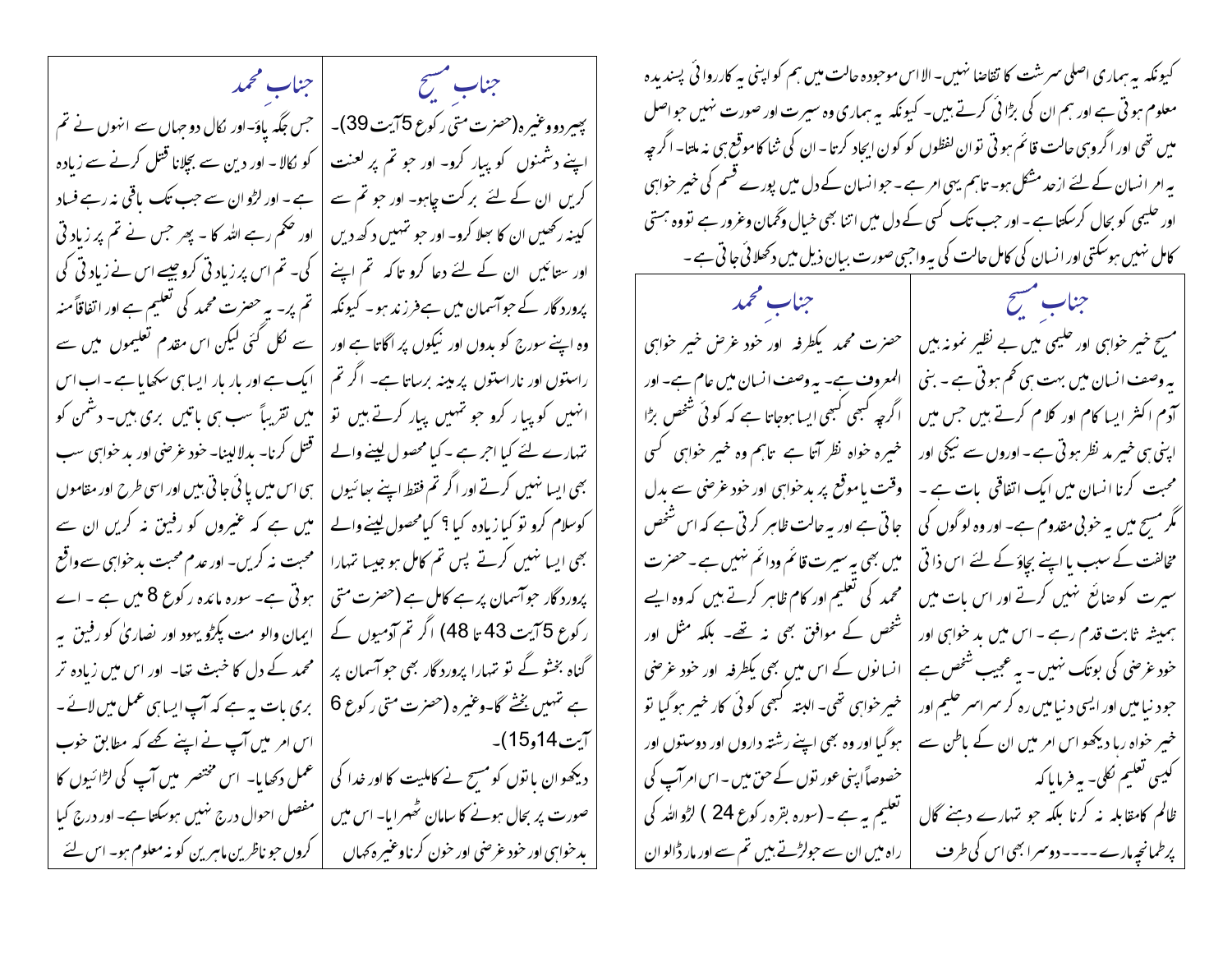جناب مشيح فسيتسلخ المستعمل المتحلب محمد جناب مشح فسيستنسخ المستعملين المحمد کو شفا بخشی - ان کے بھوکوں کو کھانا کھلایا - ان | ان کے آٹھ سوشنھس بیٹھے بٹھائے کواپنے سامنے | صرف بہ عرض ہے کہ ڈاکٹر میور صاحب کی ربا- بیٹک انسان کے لئے بہ مشکل باتیں ہیں۔ کے مردوں کو جلایا۔ سب کو حبو غلط فہمی اور گھراسی | قتل کروادیا۔ اور دل میں ذرہ ترس نہ کھایا۔ اور اس کی موجودہ حالت ان کو قبول نہیں کر تی۔ لائف آف محمد اور مثل اس کے اوروں کی میں تھے سکھایا۔ جب آپ کے حواری نے آپ | حصرت محمد ان کو اس جگہ سے خارج کرسکتے تھے یاں ان کا ہونا انسان میں ناممکن سمحیا جاتا ہے۔ تضنیفات کامطالعہ کیاجائے-ان میں حصرت کی کی خاطر تلوار چلائی اور مخالفوں میں سے ایک کا | تاکہ اس ظالمانہ حو نریزی کی جگہ نہ ہوتی۔ مگر اس اس کار گذاری کی پوری پوری کیفیت موجود گرمسح نے اس عقدہ کوحل کیا اس مشکل کوآسان صرف کان ہی کاٹا تھا اس کو آپ نے بند کردیا | پر حق ناحق خون سوار تھا اور ان کو جیتا نچھوڑااور ہے۔میزان الحق باب تبیسرافصل حپوتھی کو بھی کیا کیونکہ آپ پاک سپرت تھے۔ تو بھی انسان کے اور فرمایا۔اپنی تلوار میان میں کرلو اور اس شخص | اپنے میں اس موقعہ کے لئے مرحیاکہا۔دیکھو سورہ دیکھنا چاہیے اس میں تھوڑا سا بیان اس بات کا یئے یہ باتیں کیوں انہونی اور مشکل سی معلوم ہو تی کے کان کو شفا بخش۔ وہ انسان کی گنہگاری پر | 33 یعنی احزاب آیت 22 و27 بہ عذر پر لوچ پایا جاتا ہے ۔ اور اگر فرصت نہ ہو سکے تو اس بیں حواسی لئے کہ انسان اس کامل روحا فی حالت گردن کش کے لئے رنجیدہ خاطر ہوتے تھے۔ پاں | ہے کہ حصرت محمد نے اپنے بجاؤکے لئے یا مدلہ بات کا خیال رکھنا چاہیے - کہ اکثر جہاں کھیں پر نہیں حوضدا کے موافق تھی۔ پس حپونکہ اسی انسان کی اس حالت کے لئے یوہ روئے آہیں | لینے کی غرص سے ایسا سکھایا اور کیا اور اس لئے حالت پر بجال ہونا انسان کی روحانی ترقی کی منکروں وعنیرہ سے لڑائی کا حکم اور ترعیب ہے یا مصینچیں کیونکہ انسان کی موجودہ حالت خدا کے | برا نہ کیا- ایسی ہی نیت اور اس کا عملی ظہور اور فتح کی تعریف ہوئی ہے۔ تو کسی نہ کسی حو نریزی عرص ہونی چاہیے۔ لہذا یہ تعلیم قابل ہے کہ ہم حصنور خطر نک ہے اس نے اپنی عزت اور بچاؤ کو | ایسی ہی حنود عزمنساں د نیا میں تمام فسادوں کی یا حبکڑے کے بعد کا حکم اور اس کی باد گار ہے ۔ کووہ بات حاصل کرائے۔مسح میں صرف تعلیم کی عمد گی نہیں مگر بیشتر ان کی رفتار میں ہے ۔ کاملیت کے احزا نہ گردانا بلکہ اپنی زند گی سے ان | حرطبیں۔ اور آپ نے بھی وہی جال دکھا ئی ۔ تو بھی مثلاً حب ابوصفيان نےمدینہ پر حپڑھا ئی کی تواس کوخارج کیا۔ اور دکھادیا کہ بہ پاتیں بھی روحانیت | وہ علاوہ اس کے واضح رہے کہ حصرت محمد کے کے گروہ نے ایک یہودی گروہ کو حبو بنی قریظ دیکھو جب مخالفوں نے ان کے گال پر طمانچہ اور کاملیت میں شامل نہیں ہیں۔ باں اس کے | جنگ اور خون صرف اپنے بچاؤ کی حالت میں نہ کھلاتا تھا۔ ترعیب دیگر حصرت محمد کی طرف مارے تو آپ ان ظالموں کا مقابلہ نہ کیا۔ بلکہ طور خدا ئی طور تھے۔ آؤہم بھی ایسے ہمدرد منھی | ہوتے لیکن اپنے بچاؤ کے لئے اور کبھی یوں ہی سے ہٹادیا۔ کیونکہ اس سے پیشتر بہ گروہ حصرت دوسرے کو بھی صدمہ ثانی کے لئے گویا دیدیا۔ کے پاس چلیں تاکہ اپنے درد گناہ کی دوا پائیں۔ | حملہ کرنیکی عرَّض سے ۔ اور کبھی مال عنیمت محمد کے حوف کے سبب حصرت محمد کے ساتھ جب لوگ کینہ اور دشمنی کے طور دکھارہے تھے اور اب خیال کرو اے ناظرین کہ اگر کل بنی آدم | حاصل کرنے کے لئے فتوحات پر کھر بستہ ہوتا ظاہری رفاقت کئے ہوئے تھے۔ تس پر بھی بنی تقتل کرنے پر آمادہ تھے تووہ ان کے لئے دعا کرتے اسی طرح خبیر خواباں ہو تو ید خواہ کون ہوگا؟ اگر | تھا۔ اور ان سب کاموں کی قرآن میں حوب قریظہ ابوصفیان کے حملہ میں حصرت محمد کے بیں کہ اے پرورد گار انہیں معاف کر کیونکہ وہ سبھی دشمنوں کو پیار کریں تو دشمن کون ہوگا؟ | تعریف کی گئی ہے - اس بیان سے ظاہر ہے کہ مقابلہ میں سٹریک نہ ہوئے تھے بلکہ الگ خاموش نہیں جانتے کہ کیا کرتے ہیں۔ (حصرت لوقا کون جانے کہ میں دشمن کو پبار کرتا ہوں یا |مسیح سے محمد کو محچھ نسبت نہیں۔وہ خیبر خواہی رہے تھے اور حب یہ شخص لوٹ گیا تو حصرت ر کوع 23 آیت 34)۔آپ نے ان کے گناہ بخشے دوست کو ؟ اگرسبھی دشمنوں کو پیار کریں تو | اور رحم دلی کا نمونہ ہے - اور محمد حو نریزی اور گے محمد نے بنی قریظہ کے ساتھ سخت سلوک کیا یعنی اور بدی کا بدلہ لینے کے بجائے ان کے بیماروں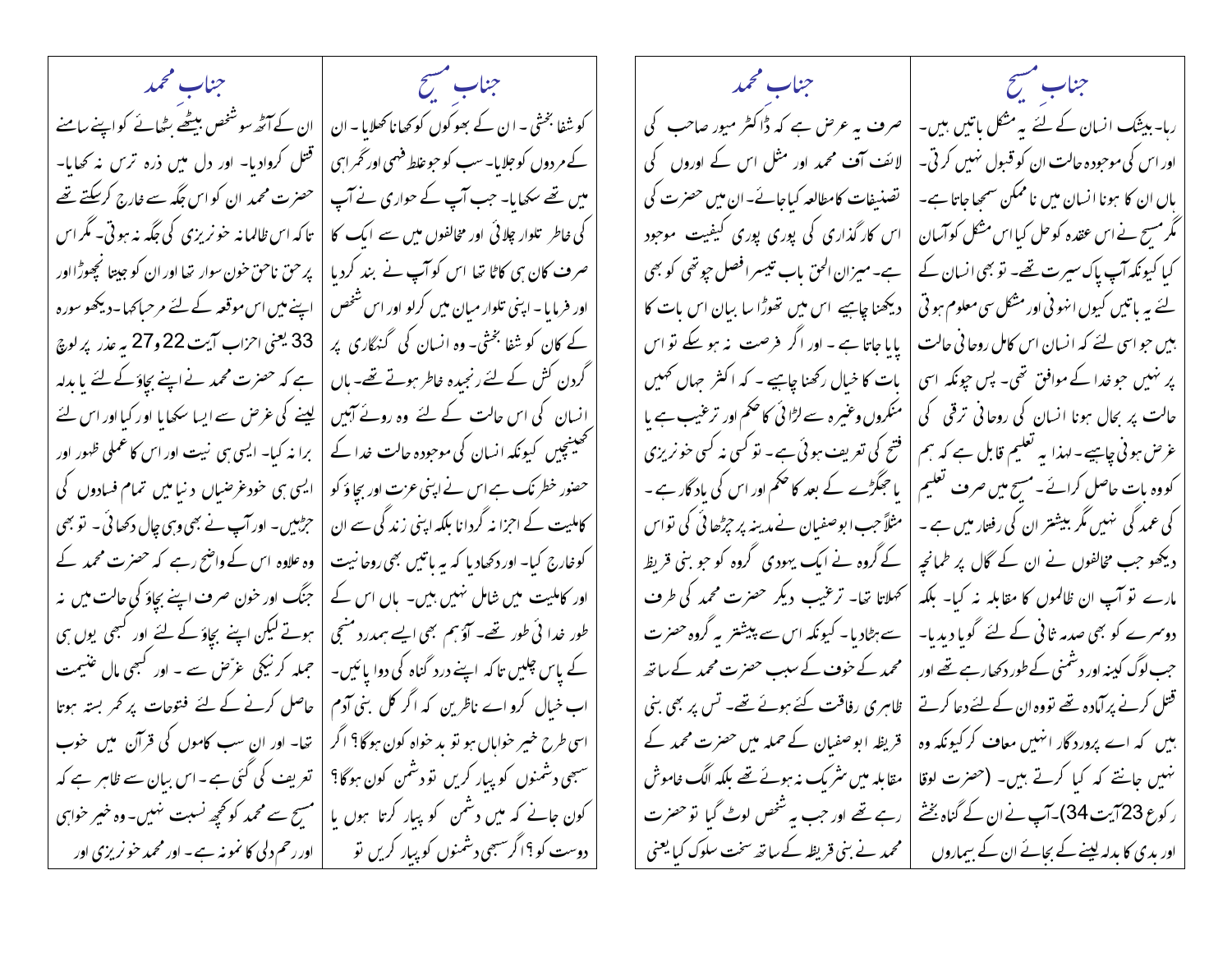4. 
$$
-\frac{1}{2}
$$
  
\n-5.  $-\frac{1}{2}$   
\n-6.  $-\frac{1}{2}$   
\n-7.  $-\frac{1}{2}$   
\n-8.  $-\frac{1}{2}$   
\n-9.  $-\frac{1}{2}$   
\n-10.  $-\frac{1}{2}$   
\n-11.  $-\frac{1}{2}$   
\n-10.  $-\frac{1}{2}$   
\n-11.  $-\frac{1}{2}$   
\n-12.  $-\frac{1}{2}$   
\n-13.  $-\frac{1}{2}$   
\n-14.  $-\frac{1}{2}$   
\n-15.  $-\frac{1}{2}$   
\n-16.  $-\frac{1}{2}$   
\n-17.  $-\frac{1}{2}$   
\n-18.  $-\frac{1}{2}$   
\n-19.  $-\frac{1}{2}$   
\n-10.  $-\frac{1}{2}$   
\n-10.  $-\frac{1}{2}$   
\n-11.  $-\frac{1}{2}$   
\n-10.  $-\frac{1}{2}$   
\n-11.  $-\frac{1}{2}$   
\n-12.  $-\frac{1}{2}$   
\n-13.  $-\frac{1}{2}$   
\n-14.  $-\frac{1}{2}$   
\n-15.  $-\frac{1}{2}$   
\n-16.  $-\frac{1}{2}$   
\n-17.  $-\frac{1}{2}$   
\n-18.  $-\frac{1}{2}$   
\n-19.  $-\frac{1}{2}$   
\n-10.  $-\frac{1}{2}$   
\n-11.  $-\frac{1}{2}$   
\n-10.  $-\frac{1}{2}$   
\n-11.  $-\frac{1}{2}$   
\n-12.  $-\frac{1}{2}$   
\n-13.  $-\frac{1}{2}$   
\n-14.  $-\frac{1}{2}$   
\n-15.  $-\frac{1}{2}$   
\n-19.  $-\frac{1}{2}$   
\n-10.  $-\$ 

جناب مسح جناب محمد دشمن کون ہوگا ؟ کون جانے کہ میں دشمن کو پبار | بدخواہی اور عرص کانمونہ ہے۔ ہاں ہم اتنا مان کرتا ہوں مادوست کو ؟ اگر سبھی مارکھانے والے | سکتے ہیں کہ دو نوں نمونے اپنےاپنے دائرہ اور قسم ہوں یا بنیں تومارنےوالا کون ہوگا؟ اگر ہر ایک | میں کامل نمونے ہیں۔ گمر کیا محمد کی تعلیم اور حلیم ہو تو ظالم کوئی نہ رہیگا۔ اگر کل دعا گوں نمونہ د نیا کوچین وآرام دے سکتا ہے ۔ نہیں ہر ہوں لعنت کرنے والا کون ہوگا؟ ڈھونڈے نہ | گز نہیں ۔ کیاآگے ایسے نمونے د نیا میں تحجیہ کم ملیگا اگر سب سی گالی کھانے والے ہوجائیں ۔ نو | تھے۔ ۔ نہیں کیاا یہے شخص کے نقش قدم پر گالی دینے والا معدوم ہوگا۔غرضکہ دونوں قسموں | چلنے سے روحا نی ترقی ہوسکتی ہی نہیں۔ اس طرح توسم اپنی روحا فی اور انسا فی منزلت و فضیلت کو میں سے کوئی بھی یہ ہوگا۔ اور آدمزاد کی وہ حالت | حود ہی ذکیل اور بدنام کرتے ہیں۔ اے اہل ہوجائے ۔ اسی آرام اور محبت میں چین کریں اسلام تم کیوں نہیں سوچتے ؟ سو حپواور بھرو۔اب جس میں خالق نے انسان کو پیدا کیا تھا۔ اور حبو انسان کی اصلی قدر تی حالت تھی۔ مسح وہ نمونہ | تولوگو۔ ہے جس سے د نیا اپنی پدعا دیتوں سے چھٹ کر خدواند خالق کے حصور پسندیدہ ٹھہرے۔ باں اس نمونہ کے مطابق عمل کرنے سے تمام ید خواہیاں اور خود عرصیاں دفع ہوتی ہیں۔ اور وہ تمام قوانین تعزیرات حود نبامیں میں مروج بیں بے اثر ہو تی ہیں اور ہم اپنے ہی عہد میں اس عہد کو دیکھیں جس کی خبریوں ہے کہ آخری دیوں میں وہ اپنی تلوار کو توڑکے ہیالے او راپنے سِمالوں کے ہنسو ئے بنا ڈالینگے اور قوم قوم پر تلوار په چلائيچي اور وه پھر کبھی جنگ په سکیھنگے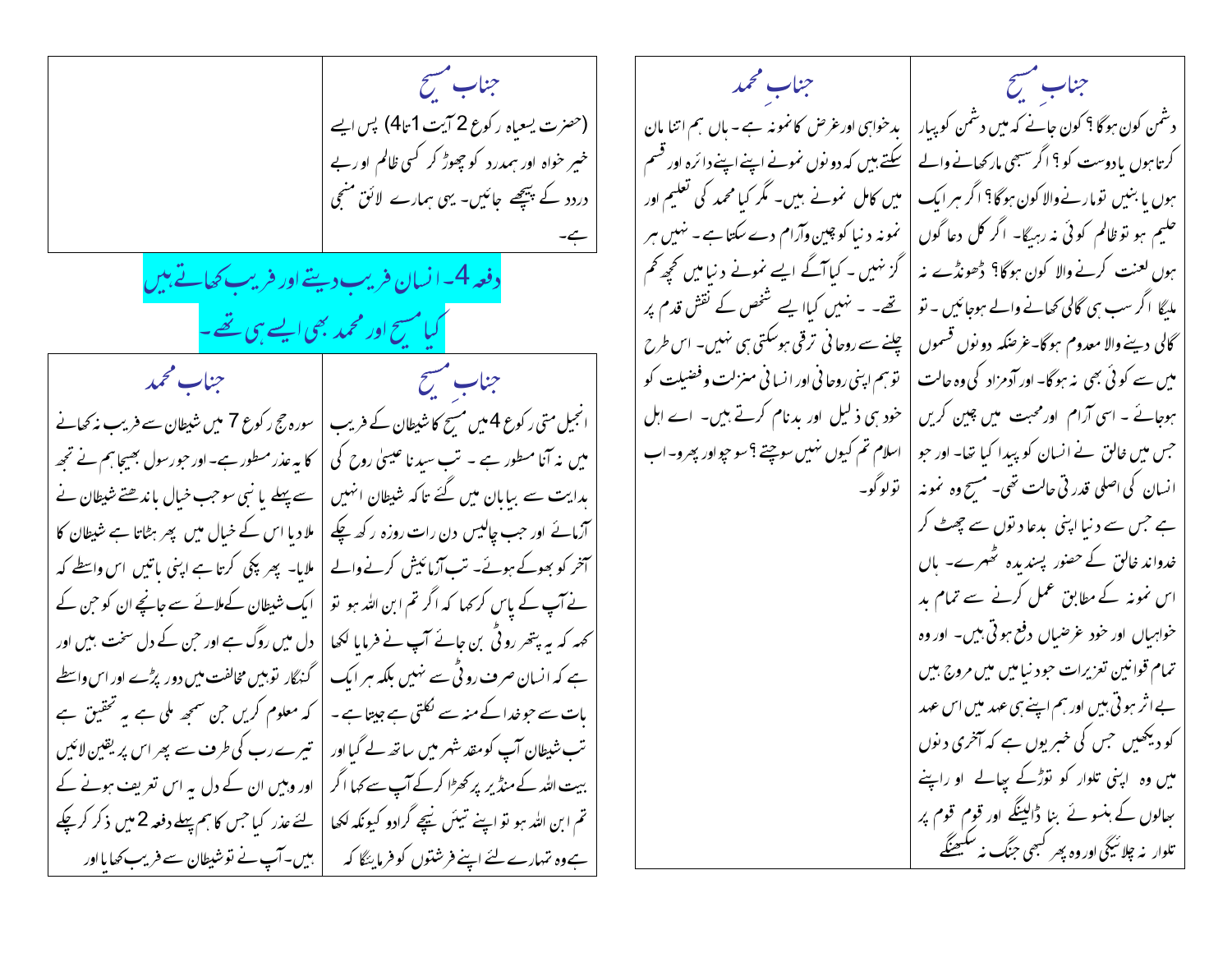جناب سنسح فللمستعلم المستعجز المستعجز والمستنبع المستنبر والمستنبر والمستعجز والمستعملة المستحصلة صلیب پر سے اترآئے توہم اس پر ایمانِ لائینگے۔ | حسد کے پس وہ اس کے پاس آئے اور کہا۔اے (حصرت متی رکوع 27 بیت 46)۔ مگر مسح کو | قاسم کے پاپ (یعنی اے محمد) تو تحقیق جا خا ان کا وہ بادشاہ جیسا وہ چاہتے تھے بغنے کا شوق نہ | ہے کہ ہہ زمین (مدینہ پاعرب) نبیوں کی نہیں | ہے اور تحقیق زمین نبیوں کی شام ہے اور وہی ہوا۔ اور نہ ان کے فریب میں آئے۔ مگر فریب کیونکر کھاتے وہ تو ان کے فریبوں سے واقف | زمین مقدس ہے ۔اور اس میں ابراہیم اور انبیا | تھے۔ کہ ان پر دعا اور سلامتی ہو۔ پس اگر تومثل تھے۔ پھر دکھوجب فریسی آپ کی آزمائیش کرنے | کے لئے آئے اور سوال کیا کہ کیا رواہے کہ مرد ہر | ان کے نبی ہے ۔تو شام کو جا اور تحقیق حو باز ایک سبب سے اپنی حورو کو چھوڑدے۔ | رکھیگا تیرے جانے کو اس طرف وہ تیرا خوف (حصرت متی رکوع 19 آیت 30وعنیرہ۔) (یعنی روم کے بادشاہ اور خلقت گھروہ ان کے فریب میں نہ آئے اور حس نیت | سے کہ عیسائی تھےاور بیت المقدس ان کے قبصنہ | میں تعا-) پس تحقیق اللہ عنقریب بازیعنی سے انہوں نے سوال کیا اس نہیت کو توڑ ڈالا۔ | محفوظ رکھیےًا تجھ کوروم سے اور لشکر کے ساتھ کوچَ پھرایک موقعہ پر فریسیوں نےصلاح کی کہ آپ کو آپ کی با توں میں پینسائیں (متی رکوع 22 | کیا۔(یعنی محمد صاحب نے) تین میل مدینہ سے آیت 15)۔ وعنیرہ اور پہلےآپ کی بڑی تعریف | اور ایک راوسَت میں آیا ہے کہ مقام دی الخلقبہ کی کہ اے استاد ہم جانتے ہیں کہ آپ سچے ہیں اور | طرف حتی کہ جمع کئے اپنے پاس اپنے صحابی با سجائی سے خدا کی راہ بتاتے ہیں اور کسی کی تحیمہ | رفیقوں کو اور (ملک شام کو ) چلے۔ پس خدا نے پرواہ نہیں کرتےوعنیرہ- پس ہم سے فرمائیں کہ | نازل کی ہہ آیت (جو اوپر نقل ہوئی ) اور زمین آپ کیاخیال کرتے ہیں قبیصر کو حزبہ دینارواہے | (جس میں سے یہود لوگ محمد صاحب کو خارج کیا یا نہیں۔ پھر سید ناعیسیٰ نے ان کی سٹرارت سمجھ | چاہتے تھے ) مدینہ ہے - بیضاوی میں بھی قریب کر \_ ان سے فرمایا (دیکھو فوراً فریب معلوم | اسی کے لکھا ہے کہ اب ناظرین پر واضح ہوگا کہ کیا)اے منافقومجھے کیوں آزماتے ہو ؟حزبہ کاسکہ } حصرت محمد حسرت محمد حر يب مين يهودمكار كے اس واسطے

جناب محمد جناب سنسبح اوروں کو بھی اپنی صفا ئی کے لئے دھوکے کی تمہیں باتھوں پراٹھالیں ایسا نہ ہو تہارے یاؤں پاتیں کہتے ہیں کہ اگلے رسولوں اور نبیوں کے کو پتھر سے ٹھیس لگے۔سید ناعیسیٰ نےاس سے فرمایا ہہ بھی لکھاہے کہ توخداوند کوجو تیراخداہے خیال میں شیطان اپنا خیال ملادیتا تھا۔ لو گوں کو مت آزما - پھر شیطان آپ کو ایک بڑے اونچے بہکانے کے لئے یہ عجب جھوٹ پاندھا ہ اس سے ظاہر ہے کہ محمد شیطان کے حیانے میں آجا تا تھے یہاڑ پر لے گیا اور د نیاک ی ساری بادشاہتیں اور اور بذا ته اس کی ملوینوں اور آمیزش کو نہ روک سکتا ان کی شان وشوکت اسے دکھائیں اور <sub>ک</sub>ہا اگر تم حجک کرمجھے سحدہ کرو تو بہ سب کحچھ تہیں دو نگا۔ تہیں دو گا تب سدناعیٹی نے اسے کہا اے پھر ماسٹر رام چند صاحب ایک فریب کا ذکر کرتے ہیں جو محمد نے یہودیوں سے کھایا۔ ہم شیطان دور ہو کیونکہ لکھاہے کہ تو غداوند کو حو بھی ناظرین کی <del>ف</del>اطر ان کی کتاب ال<sub>ح</sub>واب تحریف تبیرا خدا ہے سحدہ کر اور اس اکیلے کی بند گی کر ۔ القرآن سے اس بیان کو اخذ کرتے ہیں۔سورہ تب شیطان آپ کوچھوڑ گیا- اس بیان سے صاف 170 ہم بنی اسرائیل کی آیت ہفتا دوہشتم ہہ مصرح ہے کہ شیطان مسح کے دل میں کو ئی بات نہ ڈال کا جس سے وہ اسکے فریب میں آجاتے۔ ہے کہ اور وہ تولگتے تھے گھبرانے تجھ کو اس زمین سے کہ نکالیں تجھ کووہاں سے اور تب نہ ٹھہرینگے ہم سارے انسانوں کی یہ حالت ہے کہ وہ تیرے پیچھے مگر تھوڑا۔ ہمارے خیال اور کلام میں ملو ٹی کریائے پھر مسیح تفسیر معالم میں اس آیت کی نسبت بہ لکھاہے۔ گہجی انسان کے فریب میں بھی نہ آئے ۔ کسی اور اس آیت کے معنوں میں مفسروں نے کلام او ر کام میں حب لوگوں نے آپ کو بپنسانا اختلاف کیا ہے کہ پس بعض نے ان میں سے کھا چاہا تووہ ان کے فریب میں نہ آئے ۔ بلکہ اس ہے کہ یہ مدینہ کی آیت ہے ۔ کلبی نے کہا جب کے برخلاف وہی کام کیا حبوراست اور درست تعا- مثلاً جب مسح صلیب پر چڑھائے گئے اور رسول الله مدینہ کو تسثر یف لائے تو یہود نے ان کے قیام سے مدینہ میں کراہت کی بسبب اپنے لوگ کھتے تھے کہ اگراسرائیل کا بادشاہ ہے تواب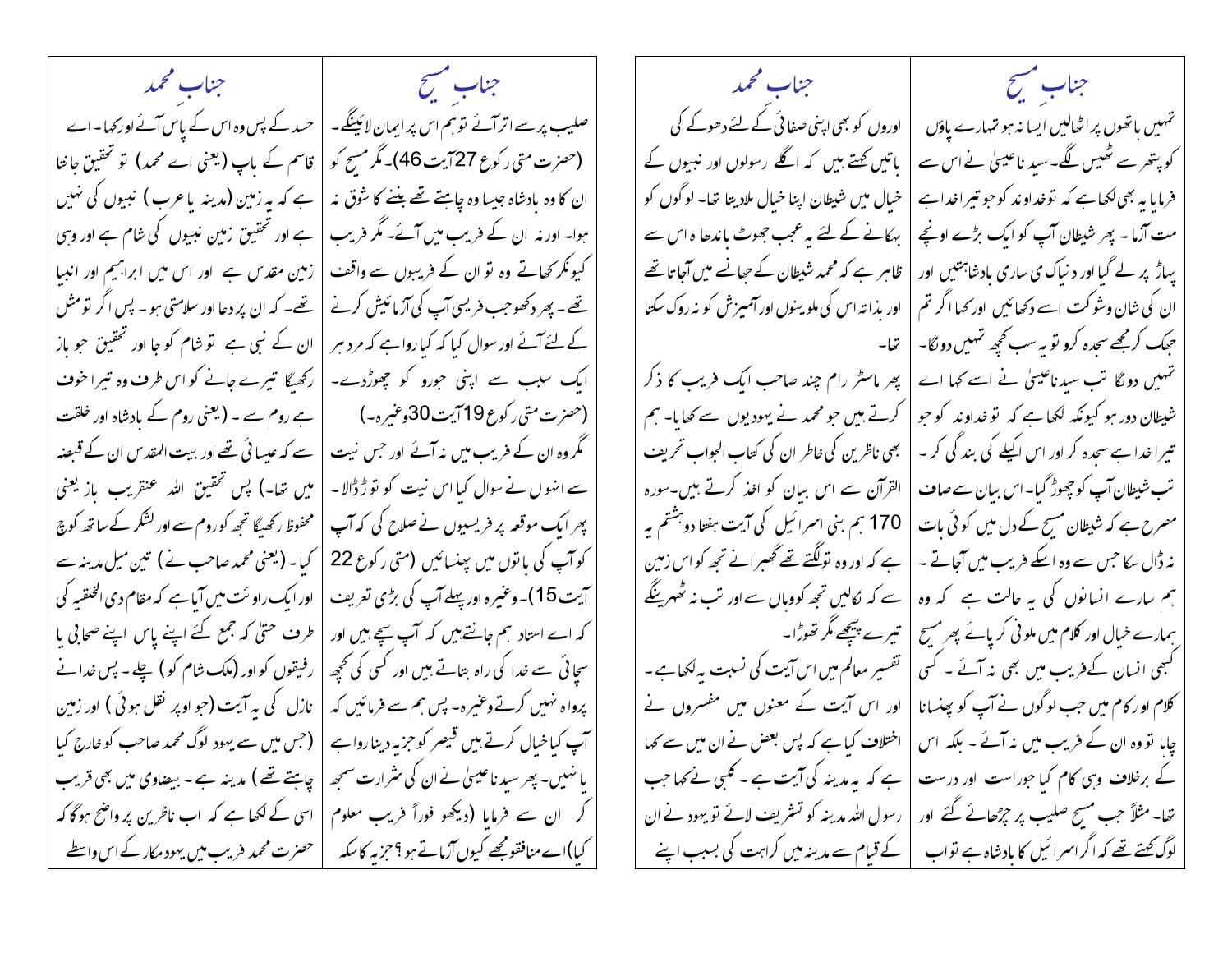جناب مشيح فسينتسخ المستعجب والمستحمد جناب محمد جناب مشيح باں محمد کے آنے کی گنجائش پنہ چھوڑی تھی یہ | کو مالک بروبجر یعنی سارے حہان کا کردے اور مجھے دکھاؤ وہ ایک دینار آپ کے پاس لائے تب ۔<br>| آگئے کہ ان کو زبردستی نبی اور رسول بن جان کا بہت بڑا گحکم ہے جومسچ کے مقابل میں لوگ محمد | حیونکہ حصرت محمد صاحب خاندان اسمرائیل سے زیادہ ازحد شوق تھا۔ اور اس مکر کی تقریر میں یہود آپ نے ان سے فرمایا بہ مورت اور سکہ کس کا کومانتے یا پیش کرتے ہیں محمد کی سپرت تواس | نہ تھے۔ اور اس واسطے خاندان حصرت داؤد سے اہل مدینہ نے اپنے اعتقاد پاطل کی بھی ایک بات ہے۔انہوں نے کہا قبیصر کا پھر آپ نے ان سے کو مسح کا پیرو بننے کا محتاج بتلائی ہے ہم نے | نہیں ہوسکتے تھے پس عنیر ممکن تعا کہ وہ حصرت کھیدی اور وہ بہ ہے کہ محمد صاحب کے زمانے سے فرمایا حو قبیصر کا ہے وہ قبیصر کو دو اور خد اکا ہے دونوں کی سیرت ناظرین کے سامنے بیان کردی | | محمد کواپنا آخر الزماں <sup>نبی</sup> قرار دیں لیکن اس شوق پہلے یہود کا اعتقاد یہ تھا کہ ایک ایسا نبی آخر الزمان خدا کو دو- پھر دیکھووہ فریسی خود سی حواب سن کر ہے اور اگر مسح کو محض استاد سی مانیں تاہم بھی | کے مارے کہ ان کا نبی آخر الزماں جلد ظاہر ہوکر ہوگا کہ ان کو کفار پر یعنی عیسائیان روم پر فتح حبیران ہوئے اور چلد ہے۔ اور اس طرح وہ محمد سے اعلیٰ اور عمدہ استاد ہے ۔ کیونکہ | ان کو جھٹ پٹ ریاست زمین مقدس اور بیت دلوادے اور ملک شام کو اور ببیت المقدس کو اس صدوقیوں نے اپنا داؤ چلایا اور قیامت کے انکاری خداوند تعالیٰ نے اس کو بے فائدہ نہ بھیجا ایک | المقدس کی بجال کرائے انہوں نے خیال کیا کہ ہو کر قیامت ہی کی نسبت ایک پیچیدہ سوال گھڑ | میں ہی چیین کریہودیوں کے قبصہ میں کرواتے تاکه وه اپنی رباست قدیم قائم کریں اور بیت بے گناہ اور ایسا شخص حس کی زند گی میں ہر یوع | حصرت محمد صاحب خاندان اسمرائیل سے ہنیں لائے۔مسح نے ان کی بھی علطی کو درست کی حویی تھی اور حبو کاملیت کا نمو نہ ہے کیاکہہ سکتے | بیں بلکہ عنیر قوم عرب سے بیں پھر بھی کیامحال | المقدس کو پھر تعمیر کراکے احکام نوریت کو كىا-(متى ركوع 22 آيت 23)-ہیں کہ کیوں آیا۔ کیاخداوند نے ایسے شخص کو | ہے کہ وہ دونوں سے بھی زیادہ دوست مذہب یدستور قدیم کے عمل کریں - وہ حصرت عیسیٰ الحاصل اے ناظرین مسح کبھی کسی فریب میں نہ بھیج کر انسان سے تھلی کی ؟ یلید اور گناہ آلودہ | یہودی کے اور دشمن عیسیٰ او ران کی امت کے آئے اور نہ کسی کو فریب دیا بلکہ سچائی سے خدا کی ابن مریم کورسول خدا یا نبی آخر الزماں بامسح ہر د نیامیں ایک بے عیب پاکیز گی کے کیامعنی | ہوجائیں کیونکہ انہوں نے سمجی بہت قانون گز نہیں مانتے تھے اور اس میں فخر کرتے تھے راہ بتاتے تھے۔ پس ایسے کامل شخص کا آنا اس ہیں؟ کیوں خدا کی صورت جہاں شیطان کی | یہودی مثل حلال وحرام ہجانوروں وعنیرہ کے ہماری قوم نےعیسیٰ کو قتل کیا اور بری باتیں د نیامیں کس لئے ہوا۔ کیا بہ امر اتفاقی امر تھا یااس صورت کی آشنا ئی ہے ؟ یقیناً اسمیں تحچھ مصلحت | اختیار کئے ہیں اور بیت المقدس کو اپنا قبلہ نما خلاف ان کے کھنے تھے جیسے قرآن میں مذکور ہے سے کوئی مقصد مد نظر تھا۔ ایساشخص اس د نیامیں اور اس واسطے وہ سخت دشمن امت حصرت عیسیٰ ہے مسح کی سیرت ظاہر کرتی ہے کہ وہ فصل کے | ٹھہرایا ہے پس اگر وہ سچے نبی آخر الزماں بیں کہ بلاارادہ اور بلامطلب نہیں آسکتا۔جس کی ہر تعلیم کسی بڑے پیغام کو پہنچانے کے لئے بھیجا گیا۔ | جیسے کہ یہود منتظر بیٹھے ہیں تووہ بیٹنک شام میں کے تھے۔ وہ ایک اور مسح کے متوقع بیٹھے تھے اور عمدہ او رکامل اور جس کے کام نہایت محسن اور باں اس کی سیرت ثابت کر تی ہے کہ انسان کا | جاکر نصاریٰ اور روم علیہ بادینگے وعنیرہ۔ پس اس آج تک بیٹھے ہیں اور اس کاوہی نام بیان کرتے کامل روحا نیت کا نمونہ بیں کیااس کاآنا بے فائدہ اخلاقی اور روحا فی استاد نحات دینے والا بن کر بھیجا | خیال سے یہودیدینہ نے حصرت محمد سے بہ کہہ تھے جو حقاً ایک ناموں میں سے ہمارے سید نا ہوسکتا ہے ۔ اور ہم جیسے گنہگار تھمراہ اور فریبی چاہے ہمیشہ آیا کریں ؟ نہیں یہ ہر گز نہیں ہوسکتا گیا۔ پس آؤہم حق تعالیٰ کا بہ مقصد صائع نہ کریں۔ | کر کہ آپ شام کو جائیں کہ زمین مقدس ہے اور عیسیٰ کا ہے یعنی اپنے آخر الزمان کو وہ مسح ابن اپنی روحا فی ترقی اور کامل ہونیکے لئے ہم اس کے لیے او پی سب نبی اور رسول ہوئے بیں اور قبیصر روم داؤد کھتے تھے کہ اور آج تک کھتے ہیں کہ وہ آکر ان مسح کاآنا کسی اور کے آنے کوموقوف کرتاہے۔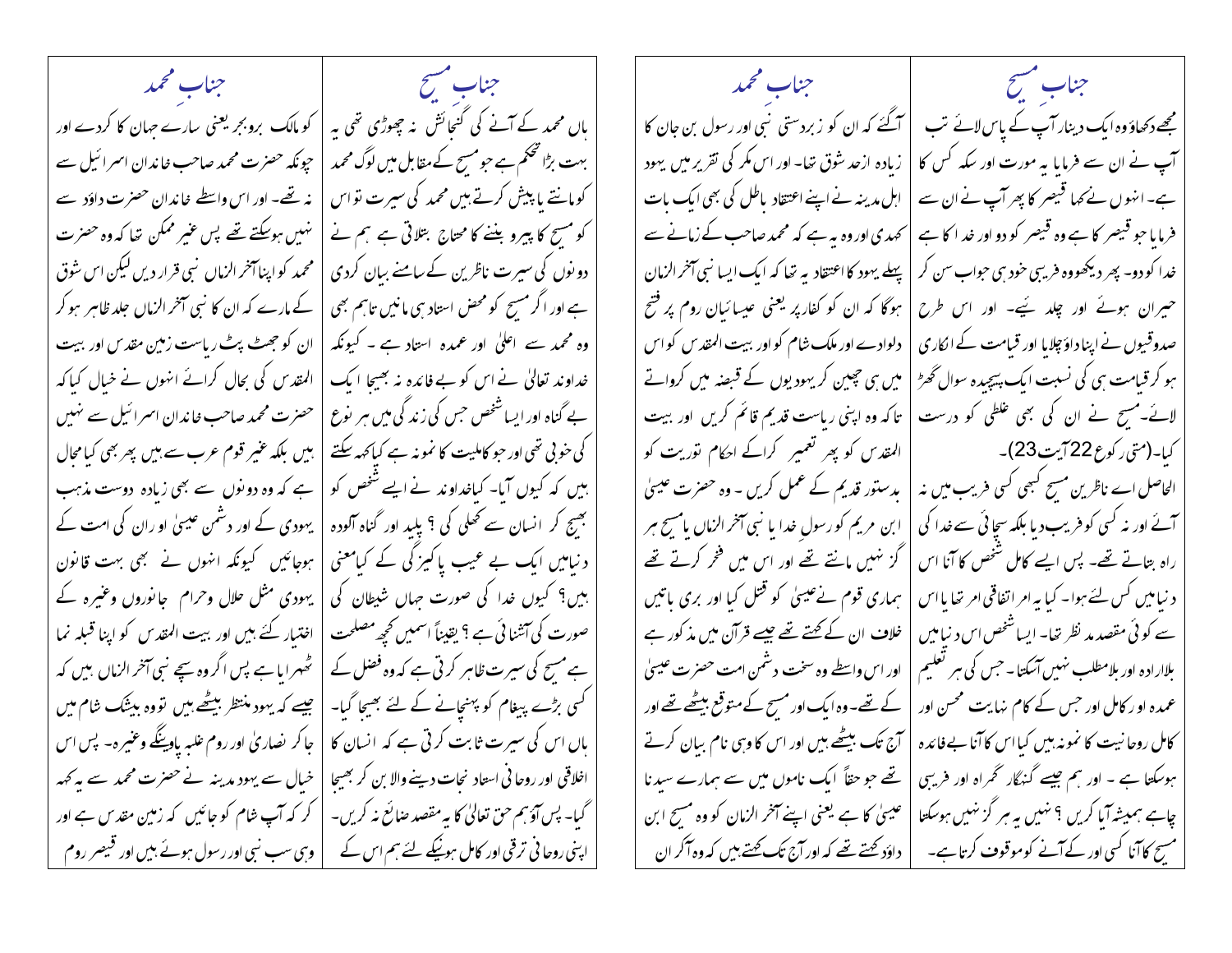ناظرین کرام ! کامل نمو نہ ڈھونڈھنے میں کسی کالحاظ کرو ؟ اپنےآباؤ کے بڑوں کے رواج کے سبب نہ مانے جاؤ۔ کامل استاد اس کو نہ کھو جسکے عیب چھپائے گئے ہوں۔ یا حن کے عیب ان کی خوبیوں میں ڈھنپے ہوں- اس امر میں چاہیے کہ ہم پاسداری نہ کریں بلکہ لحاظ اور طرفدار ہوگے اپنے کامل استاد کو ڈھونڈھیں۔ خواہ وہ ناصرت ہی میں ملے ۔ کیونکہ حبیوں حبیوں ہم اس بات سے تغافلی کرتے ہیں تیوں تیوں ظاہر کرتے ہیں کہ روحانی ترقی کی ہمیں تحچہ عرص نہیں۔ کاملیت اور اس کا نمونہ ہمارے کس کام ہے او رایسے خیالوں میں پڑکے ہم روحانی اور اخلاقی زند گی میں کوشش نہیں کرتے ۔ بلکہ مثل حیوان مطلق کے اپنے نفسا فی ہوس کو قانون بدا سَت اور سٹرع قدر تی مانتے ہیں مگر ایسا په ہوناچاہیے۔ بہ ہماری ہستی کی عرص نہیں۔آؤہم اپنی اصلی قدر تی حالت آئیں۔اور اس بات کامقدور فقط مسیح کی پیروی سے حاصل ہوسکتا ہے ۔ حق تعالیٰ یہ ذریعہ ہر ایک کے سامنے رکھے۔ یہ نمونه مبرایک دل کی آنکھیں دیکھیں۔ ہخرمیں ہم چند ناموروں اورِ عالموں کی رائے سیرت مسیح کی نسبت کتاب لائف اینڈورڈ آف کرائسٹ مصنفہ ڈاکٹر کڈنگ بام کیکی سے پیش کرتے ہیں حن سے ناظرین فائدہ اٹھاسکتے ہیں۔ <sub>طا</sub>مس کار لائل ۔ بڑے ادب سے کہتا ہے کہ عیسیٰ ناصری ہماراا<sup>ل</sup>یٰ نمونہ ۔اس سے بڑھے کر تا ہنوز انسانی خیال نہیں پہنچا۔ ایک بالکل پائدار اور بے حد سیرت کی صورت حس کے معنی ہمیشہ اور از سمر نواستفسار کئے جانے اور از سمر پوظامبر کئے جانے کے متقاصی بنہ ہونگے۔ علامہ ہر ڈر کھتا ہے کہ سید نا عیسیٰ مسیح عمدہ ترین اور نہایت کامل معنی میں انسانیت کی خيالي صورت كاواقعي ظهور ہے۔ شاہ نیولین پہلاحوا یک وسیع العقل انسان تھا۔ حزیرہ سینٹ بلینہ میں ایک دن اپنے دستور کے موافق بپشین ناموروں کی بابت گفتگو کرتے ہوئے اور ان کے ساتھ اپنا مقابلہ کرتے ہوئے دفعتاً گھوم کر اپنے ساتھی سے پوچھنے لگا کہ کیا تم مجھے بتلاسکتے ہو کہ مسیح کون تھے ۔افسر نے اقرار کیا کہ میں نے ایسی با نوں کی بابت اب تک تحییہ خیال نہیں کیا۔ نیولین نے کہا اجیا میں تہیں بتلاؤ لگا۔ تب اس نے اپنے اور یلان قدیم کے ساتھ مسیح کامقابلہ کیا اور دکھایا کہ وہ کیونکر ان پر غالب ہے اور کہا کہ مجھے گھان

جناب مشيح فللمستخلص المستحصلين المحمد پاس جائیں جس میں ذاتی خوبیاں ہیں۔ہم نے | سے خوف نہ کریں اگر آپ نبی ہیں تو قیصر روم بیشتر لکھا تھا کہ ایسی سیرت کاآدمی کسی نے بھی | سے آپ محفوظ رہینگے اور ان کے دل میں یہ تھا کہ | اگر حصرت محمد کا دعویٰ نبوت کا جھوٹا ہے تو نہ بتلایااور نہ ا نسان بتلاسکتاہے کیونکہ اس اس امر | روم میں جا کر وہیں تھپ جائیں اور اس طرح مدینہ میں تجربہ نہیں ہے تو کیونکر مسح جیسے کامل شخص سے خارج ہوگگے ۔ اور حب آپ کو یہود یوں کا کی سیرت دنیا میں معلوم ہوئی اس بات کا حواب اول یہ ہے کہ جنہوں نے جیسا اس پاک فریب معلوم ہوگیا تو تھوڑی دور سے لوٹ آئے اور یہود کو سمزا دی۔ پس اس بیان سے ظاہر ہے سمرشت کی نسبت دیکھا اور سیکھاوہ بیان کرسکتے کہ نبی بن جانے کے شوق کے کے مارے تھے اور کیا بھی۔ اور دوم ان راویوں میں الہام کی یہودیوں کے فریب میں آگئے دیکھو کس بات یدد ہوئی کہ مسح کی تصویر کھینیچے میں تحیمہ ملونی یا کے لئے فریب میں آگئے ایسے شخص کی پیروی نحمی نه کریں بلکہ جیسا وہ تھا اس کو بجنسہ پیش کرنے کو کس کا دل چاہتا ہے ۔ یہ تو مثل اور کریں ۔ پس اس سہولت میں ہوکر ان را**ویو**ں انسانوں کی سی حالت ہے ۔ انسان کیبھی ایک نے کاملیت کی واقعی مورت دکھا ئی۔ اور اسی لئے دوسرے کو فریب دے لیتے ہیں اور کسجی حود انسان کو یقین ہوسکتاہے کہ فقط مسح وہ شخص کے خریب میں آجاتے ہیں۔ پس اے ناظرین ہوشیار ہے جس کا نمو نہ ہمارے لائق ہے ۔ | ہو کہ ٹھمیں تم محمد کے فریب میں مذاجاؤ۔ پس صاحبو ۔حبس شخص میں ہمبار انسانیت بھری ہے اور ہر طرح ہماری مانند قصور مند ہوتا تواسکا کس مطلب کے لئے مانیں وہ ہمارا کیاسنوار | سکتا ہے اس کے آنے سے د نیا کو کیافا ئدہ ہے اور تو اوروں کو اپنی تعلیم اور نمونہ سے صرف اپنے موافق کرسکتا ہے اور بس۔